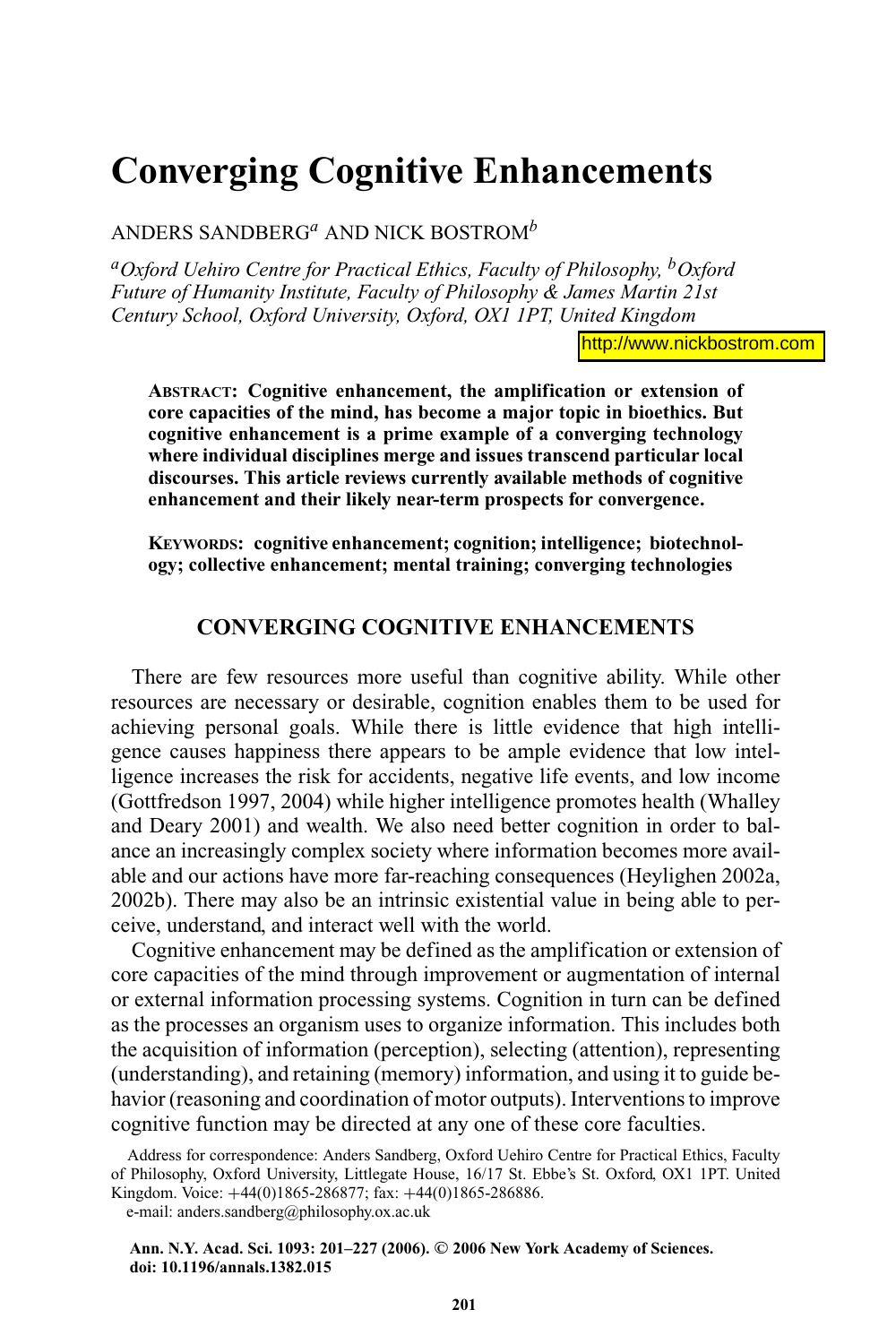As cognitive neuroscience has advanced, the list of prospective internal, biological enhancements has steadily expanded (Farah *et al*. 2004). Yet to date, it is progress in information technology and cultural organization that has produced the most dramatic advances in our ability to process information. External hardware and software supports now routinely give human beings effective cognitive abilities that in many respects far outstrip those of our native minds, and institutions like peer review or markets.

There exists a long tradition in human–computer interaction dealing with cognitive enhancement, beginning with William Ross Ashby defining intelligence as the "power of appropriate selection," which could be technologically amplified similar to physical power (Ashby 1956). By offloading mental tasks to computers or embedding humans within a software context their cognitive functioning could be amplified (Licklider 1960). The aim was not artificial intelligence but rather amplifying human intelligence. The archetypal example of this approach is Douglas C. Engelbart's famous *Augmenting Human Intellect*, which defined the goal as:

By 'augmenting human intellect' we mean increasing the capability of a man to approach a complex problem situation, to gain comprehension to suit his particular needs, and to derive solutions to problems. Increased capability in this respect is taken to mean a mixture of the following: more-rapid comprehension, better comprehension, the possibility of gaining a useful degree of comprehension in a situation that previously was too complex, speedier solutions, better solutions, and the possibility of finding solutions to problems that before seemed insoluble. And by 'complex situations' we include the professional problems of diplomats, executives, social scientists, life scientists, physical scientists, attorneys, designers—whether the problem situation exists for twenty minutes or twenty years. We do not speak of isolated clever tricks that help in particular situations. We refer to a way of life in an integrated domain where hunches, cut-and-try, intangibles, and the human 'feel for a situation' usefully co-exist with powerful concepts, streamlined terminology and notation, sophisticated methods, and high-powered electronic aids.

Man's population and gross product are increasing at a considerable rate, but the *complexity* of his problems grows still faster, and the *urgency* with which solutions must be found becomes steadily greater in response to the increased rate of activity and the increasingly global nature of that activity. Augmenting man's intellect, in the sense defined above, would warrant full pursuit by an enlightened society if there could be shown a reasonable approach and some plausible benefits (Engelbart 1962).

An important insight was that it is not enough to improve just computer hardware and software, but psychological and organizational aspects have to be taken into account.

The cybernetic approach has in itself been technology independent by focusing on what is enhanced rather than the means of doing it. This unfortunately also causes disconnection from the richer social–ethical debate surrounding the other approaches, because they mostly take place within bioethics and medical ethics.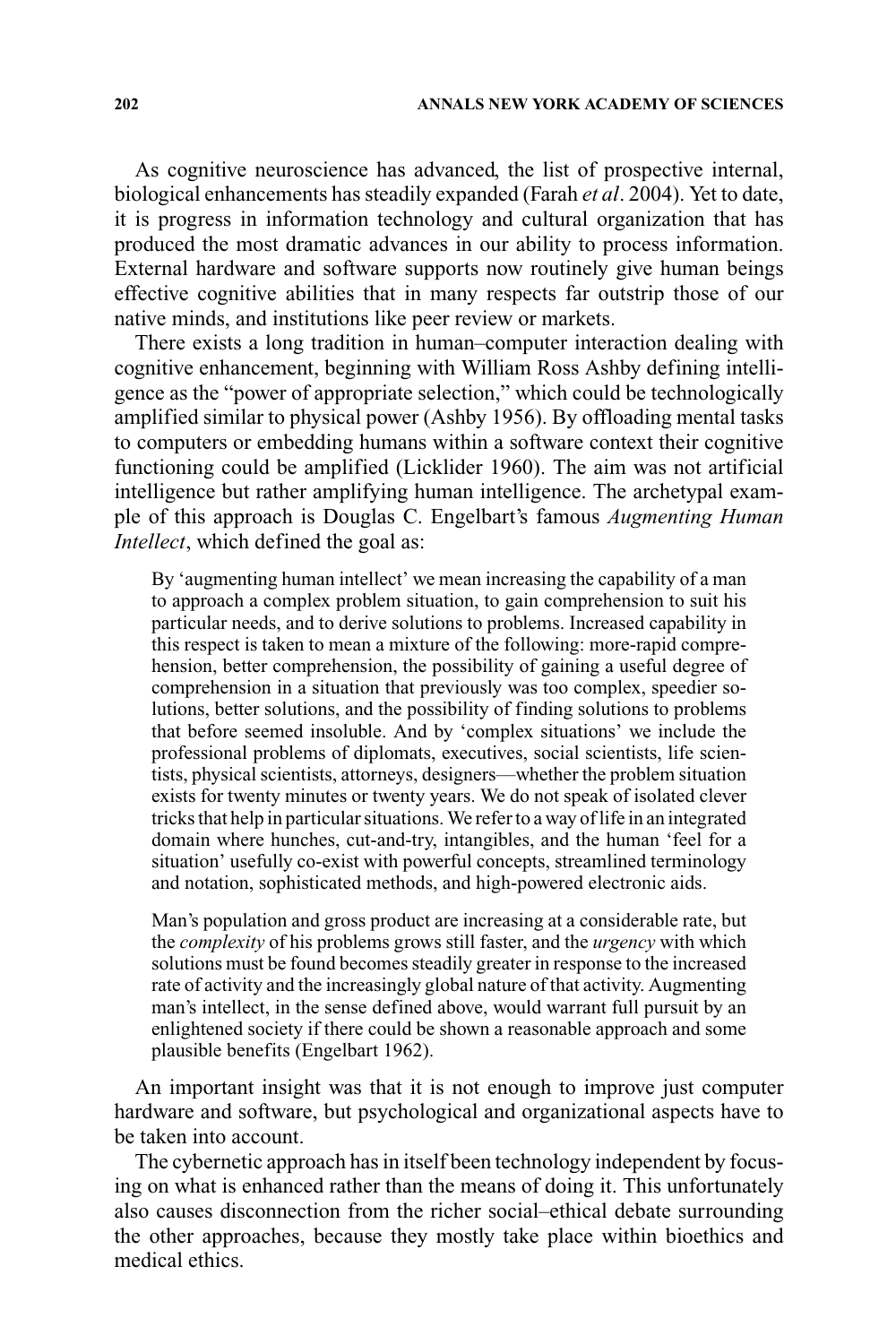Studying cognitive enhancement solely in terms of bioethics, computer supported intelligence amplification or nanomedicine, risks missing the key commonalities. Converging technologies give a framework to approach the commonalities between different forms of human enhancement, as well as a way to contrast their differences and potential for divergence.

Criticisms of enhancements are often stated in a technology-independent form yet when analyzed from a converging technologies perspective they often show strong assumptions about a particular kind of technology. Those that are truly technology independent, even if originating within in a narrow area such as the genetics discourse, on the other hand raise relevant challenges for broad areas.

#### **PHARMACEUTICAL BIOTECHNOLOGY**

Today there exist a broad range of drugs that can affect cognition. Stimulant drugs like nicotine and caffeine are traditionally and widely used to improve cognition. In the case of nicotine a complex interaction with attention and memory occurs (Warburton 1992; Newhouse *et al*. 2004; Rusted *et al*. 2005) while caffeine reduces tiredness (Lieberman 2001; Smith *et al*. 2003; Tieges *et al*. 2004).

Lashley observed in 1917 that strychnine facilitates learning in rats (Lashley 1917). Since then several families of memory-enhancing drugs affecting different aspects of long-term memory have been discovered. They range from stimulants (Soetens *et al*. 1993; Lee and Ma 1995; Soetens *et al*. 1995), nutrients (Foster *et al*. 1998; Korol and Gold 1998; Winder and Borrill 1998; Meikle *et al*. 2005), and hormones (Gulpinar and Yegen 2004) over cholinergic agonists (Iversen 1998; Power *et al*. 2003; Freo *et al*. 2005) and the piracetam family (Mondadori 1996) to ampakines (Ingvar *et al*. 1997; Lynch 1998) and consolidation enhancers (Lynch 2002). The earliest drugs were mainly nonspecific stimulants and nutrients. For example, during antiquity honey water, hydromel, was used for doping purposes. Glucose is the major energy source for the brain, which relies on a continuous supply to function. Increases in availability (either due to ingestion or stress hormones) improve memory (Wenk 1989; Foster *et al*. 1998). Stimulants enhance either by increasing the amount of neuron activity or by releasing neuromodulators, both factors which make the synaptic change underlying learning more likely.

The growing understanding of memory allowed the development of more specific drugs. Stimulating the cholinergic system, which appears to gate attention and memory encoding, was a second step. Current interest is focused on intervening into the process of permanent encoding in the synapses, which has been elucidated to a great extent and hence has become a promising target for drug development. The goal would be drugs that not just allow the brain to learn quickly but also facilitate selective retention of the information that has been learned. It is known that the above families of drugs can improve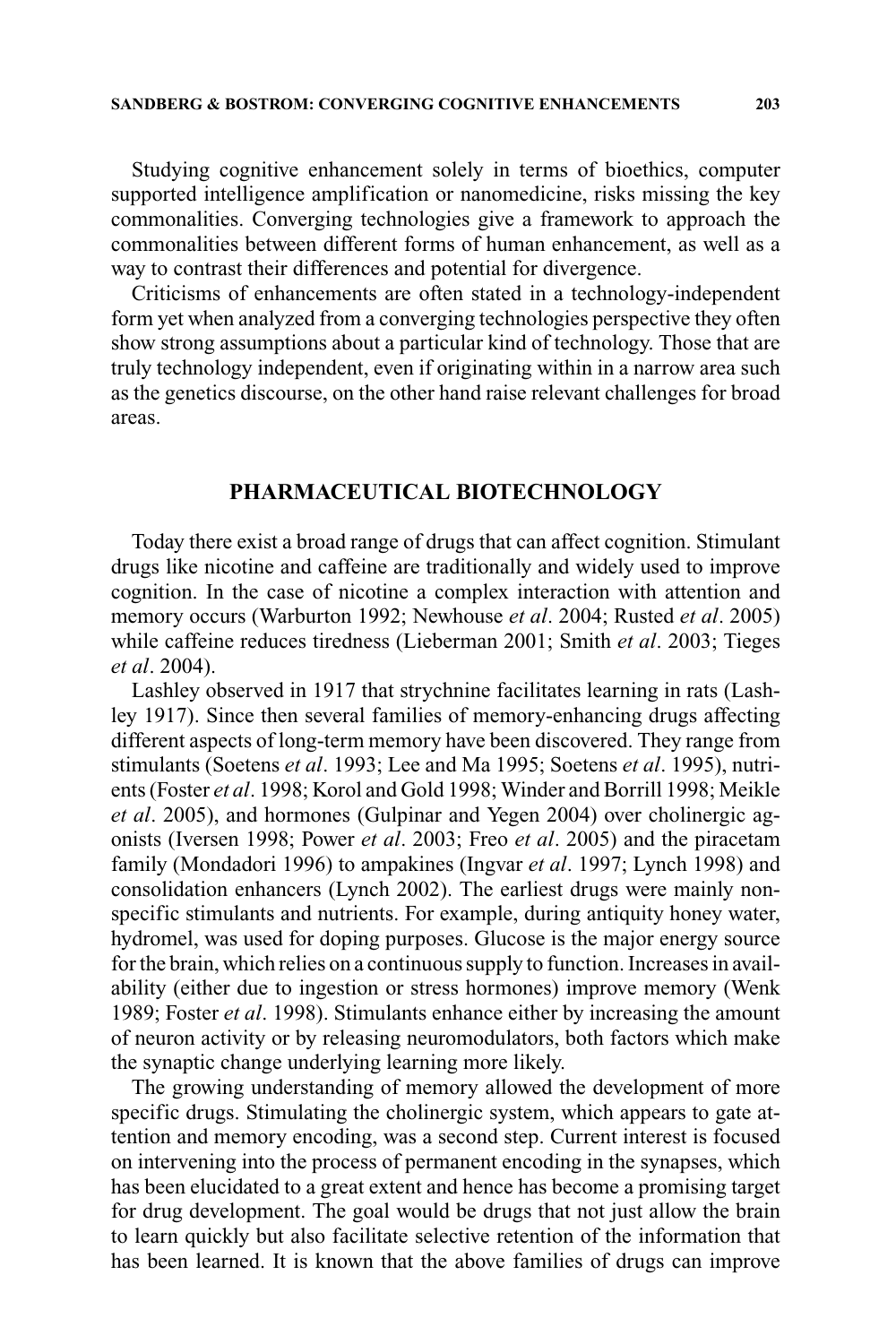performance in particular memory tests. It is not yet known whether they also promote useful learning in real-life situations.

Pharmacological agents might be useful not only for increasing memory retention, but also for unlearning phobias and addictions (Pitman *et al*. 2002; Ressler *et al*. 2004; Hofmann *et al*. 2006). Potentially, the combination of different pharmacological agents administered at different times could allow users a more fine-grained control of their learning processes, and perhaps even the ability to deliberately select the contents of their memory.

Even common, traditional, and unregulated herbs and spices, such as sage, can improve memory and mood through chemical effects (Kennedy *et al*. 2006). While less powerful than those of dedicated cholinesterase inhibitors, such effects illustrate that attempts to control access to cognition-enhancing substances would be problematic. Even chewing gum appears to affect memory, possibly by heightening arousal or blood sugar (Wilkinson *et al*. 2002).

Working memory can be modulated by a variety of drugs. Drugs that stimulate the dopamine system have demonstrated effects, as do cholinergic drugs (possibly through improved encoding) (Barch 2004). Modafinil has been shown to enhance working memory in healthy test subjects, especially at harder task difficulties and for lower performing subjects (Muller *et al*. 2004). (Similar findings, of greater improvements among low performers were also seen among the dopaminergic drugs, and this might be a general pattern for many cognitive enhancers.) On a larger battery of tasks, modafinil was found to increase forward and backward digit span, visual pattern recognition memory, spatial planning, and reaction time/latency on different working memory tasks (Turner *et al*. 2003). The reason might be that modafinil enhances adaptive response inhibition, making the subjects evaluate a problem more thoroughly before responding to it, thereby improving performance accuracy. The working memory effects might hence be part of a more general enhancement of executive function. A few other drugs may also improve executive function (Elliott *et al*. 1997; Kimberg *et al*. 1997; Mehta *et al*. 2000). Given that these functions are closely linked to what is commonly seen as intelligence, they may be the first step toward true intelligence-enhancing drugs.

Modafinil was originally developed as a treatment for narcolepsy, and can be used to reduce the performance decrements due to sleep loss with apparently small side effects and risk of dependency (Teitelman 2001; Myrick *et al*. 2004). The drug improved attention and working memory in sleep-deprived physicians (Gill *et al*. 2006) and aviators (Caldwell *et al*. 2000). Naps are more effective in maintaining performance than modafinil and amphetamine during long (48 h) periods of sleep deprivation than during short (24 h), but naps followed by a modafinil dose may be more efficient than either individually (Batejat and Lagarde 1999). These results, together with hormones like melatonin that can control sleep rhythms (Cardinali *et al*. 2002), suggest that drugs can help shape sleep and alertness patterns to improve task performance under demanding circumstances.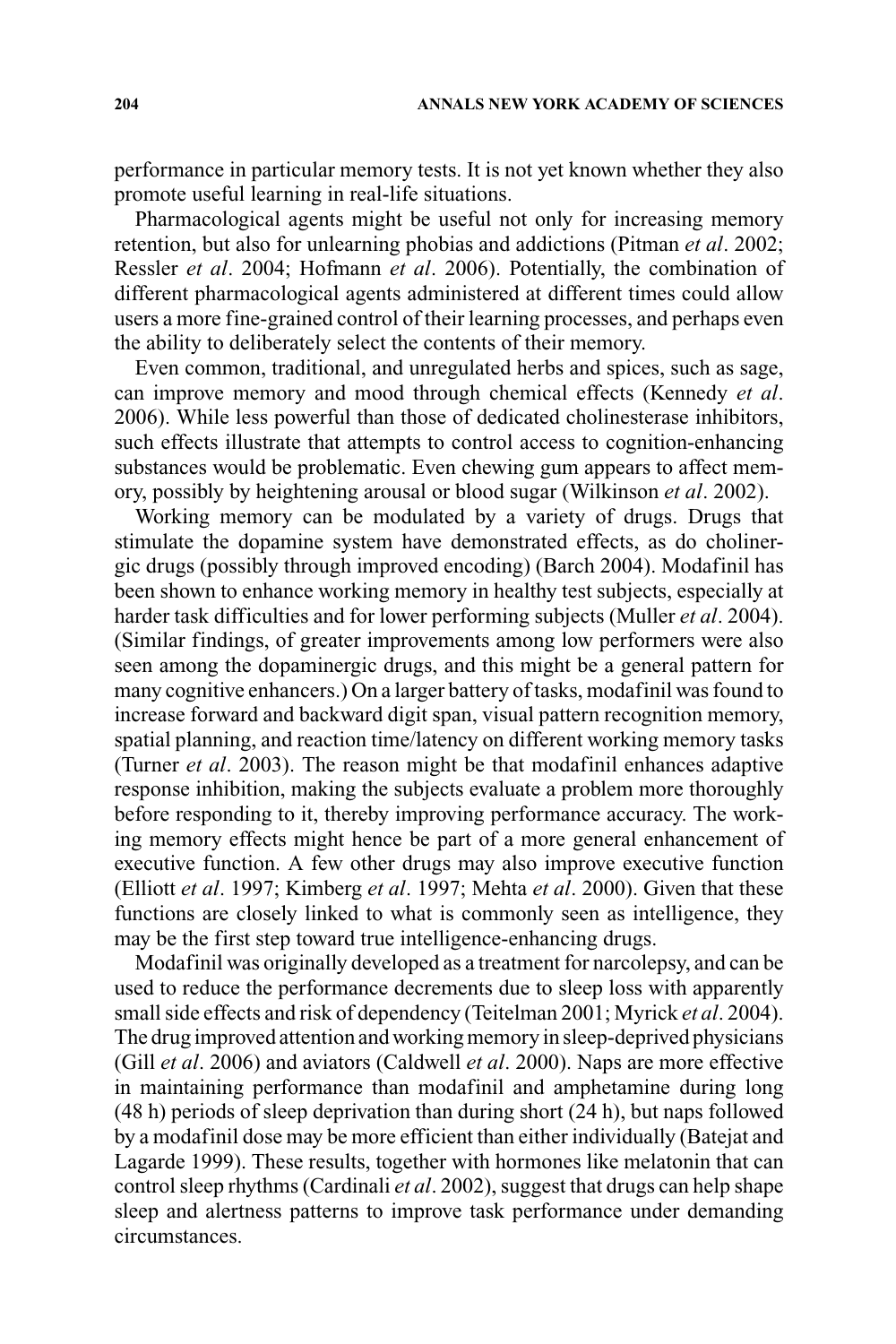Creativity can also be affected pharmacologically. A study using alcohol demonstrated that a mild dose of alcohol could improve the results of a creative scientific process (Norlander and Gustafson 1996). The improvement only occurred when the subjects got the alcohol during the "incubation phase" of the creative process, the period when they were not actively working on the problem but presumably their unconscious might have been active. Giving alcohol in a picture-drawing task during the later verification phase did not promote creativity (Norlander and Gustafson 1997).

Creative thinking does not just include divergent and disinhibited thinking, but also requires convergent thinking to focus on the realization of the insight (Cropley 2006). Excessive divergence or lack of inhibition may be similar to the situation in attention deficit hyperactivity disorder (ADHD). Adult ADHD individuals show a profile of divergent thinking and do badly on convergent thinking and inhibition tasks (White and Shah 2006). Hence medications affecting ADHD might promote convergent thinking. Methylphenidate, the most common treatment and a potential executive function enhancer, did not appear to impair flexible thinking in ADHD individuals (Solanto and Wender 1989; Douglas *et al*. 1995). Giving L-dopa, a dopamine precursor, to healthy volunteers did not affect direct semantic priming (faster recognition of words directly semantically related to a previous word, such as "black-white") but did inhibit indirect priming (faster recognition of more semantically distant words, such as "summer-snow") (Kischka *et al*. 1996). This was interpreted by the authors of the study as dopamine inhibiting the spread of activation within the semantic network, that is, a focusing on the task.

There also exist drugs that influence how the cerebral cortex reorganizes in response to damage or training. Noradrenergic agonists, such as amphetamine, have been shown to promote faster recovery of function after a brain lesion when combined with training (Gladstone and Black 2000) and to improve learning of an artificial language (Breitenstein *et al*. 2004). A likely explanation is that higher excitability increases cortical plasticity, in turn leading to synaptic sprouting and remodeling (Stroemer *et al*. 1998; Goldstein 1999). An alternative to pharmacological increase of neuromodulation is to electrically stimulate the neuromodulatory centers that normally control plasticity through attention or reward. In monkey experiments this produced faster cortical reorganization (Kilgard and Merzenich 1998; Bao *et al*. 2001).

In general, pharmacological enhancement is possible here and now, although the improvements in ability tend to be a modest 10–20% improvement of test scores. As for all pharmacology, there are great interindividual variations. Using enhancer drugs optimally might include tests of neuromodulator levels to see where the brain setpoints are, pharmacogenomic tests to find how they are metabolized and neuropsychological tests to check what levels produce maximum performance. Such fine-tuning is expensive and cumbersome unless it can be automated.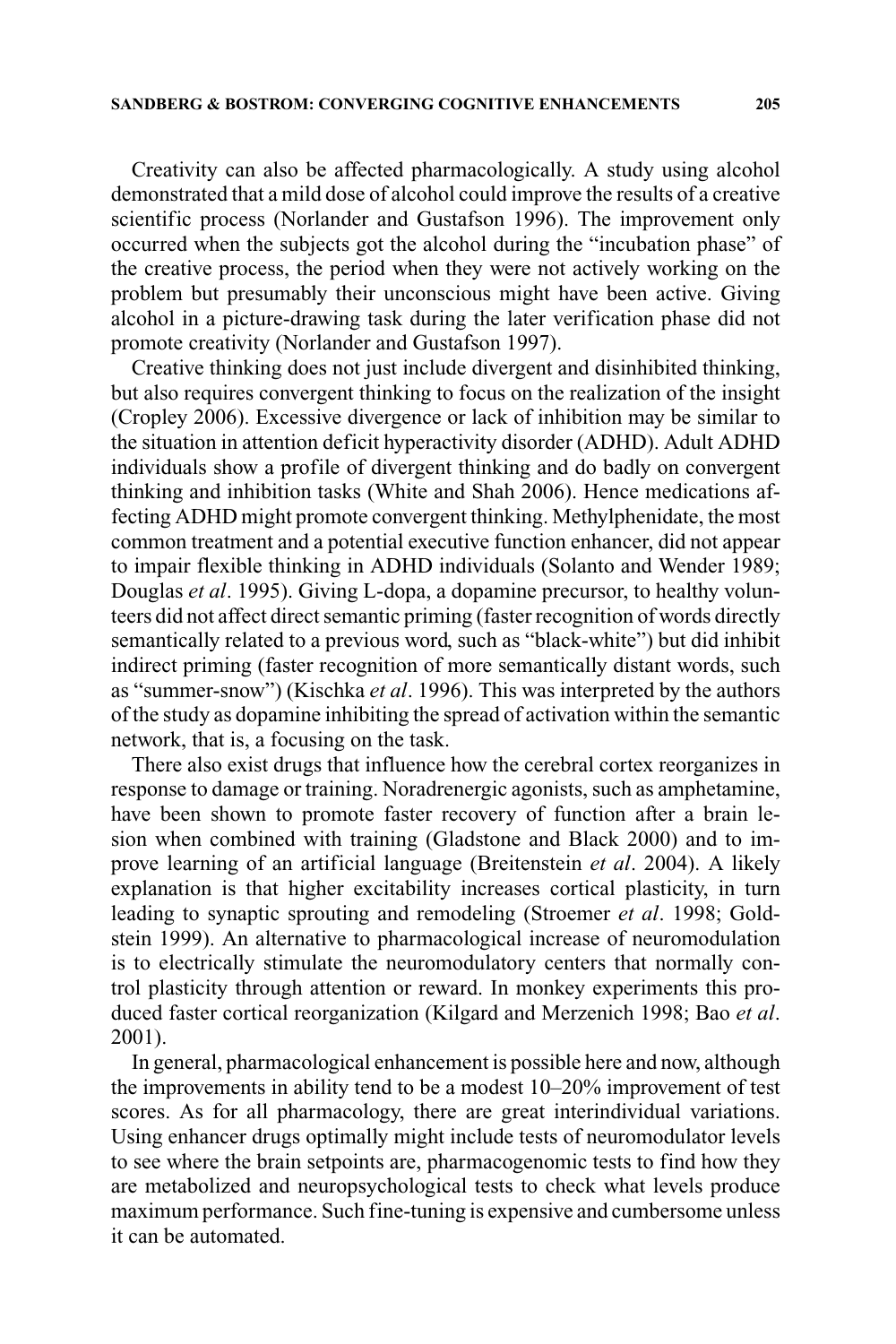# **OTHER BIOTECHNOLOGIES**

Transcranial magnetic stimulation (TMS) stimulates neurons in the cerebral cortex by a changing magnetic field induced from a coil held to the head. It can increase or decrease the excitability of the cortex, thereby changing its level of plasticity (Hummel and Cohen 2005). TMS of the motor cortex that increased its excitability improved performance in a procedural learning task (Pascual-Leone *et al*. 1999). TMS in suitable areas has also been found beneficial in a motor task (Butefisch *et al*. 2004), motor learning (Nitsche *et al*. 2003), visuomotor coordination tasks (Antal *et al*. 2004a, 2004b), working memory (Fregni *et al*. 2005), finger sequence tapping (Kobayashi *et al*. 2004), classification (Kincses *et al*. 2004), and even declarative memory consolidation during sleep (Marshall *et al*. 2004). Snyder *et al*. demonstrated how TMS inhibiting anterior brain areas could change the drawing style of normal subjects into a more concrete style and improve spell-checking abilities, presumably by reducing top-down semantic control (Snyder *et al*. 2003, 2004). While TMS appears to be highly versatile and noninvasive, there are risks of triggering epileptic seizures and the effects of long-term use are not known. Individual brain differences may necessitate much adjustment before it can be applied to a specific use.

Genetic memory enhancement has been demonstrated in rats and mice. In normal animals, during maturation expression of the NR2B subunit of the *N*methyl-D-aspartate (NMDA) receptor is gradually replaced with expression of the NR2A subunit, something that may be linked to the lower brain plasticity in adult animals. Tsien's group (Tang *et al*. 1999) modified mice to overexpress the NR2B. The NR2B "Doogie" mice demonstrated improved memory performance, both in terms of acquisition and retention. This included unlearning of fear conditioning, which is believed to be due to the learning of a secondary memory (Falls *et al*. 1992). The modification also made the mice more sensitive to certain forms of pain, suggesting a nontrivial trade-off between two potential enhancement goals (Wei *et al*. 2001).

Increased amounts of brain growth factors (Routtenberg *et al*. 2000) and the signal transduction protein adenylyl cyclase (Wang *et al*. 2004) have also produced memory improvements. These modifications have different enhancing effects: unlearning took longer for these modified mice than for unmodified mice, while the mice in the Tsien study had faster than normal unlearning. Different memory tasks were also differently affected: the cyclase mice had enhanced recognition memory but not improved context or cue learning. A fourth study showed that mice with a deleted *cbl-b* gene had normal learning but enhanced long-term retention, presumably indicating that the gene is a negative regulator of memory (Tan *et al*. 2006). These enhancements may be due to changes in neural plasticity during the learning task itself, or that the developing modified brain develops in a way that promotes subsequent learning or retention.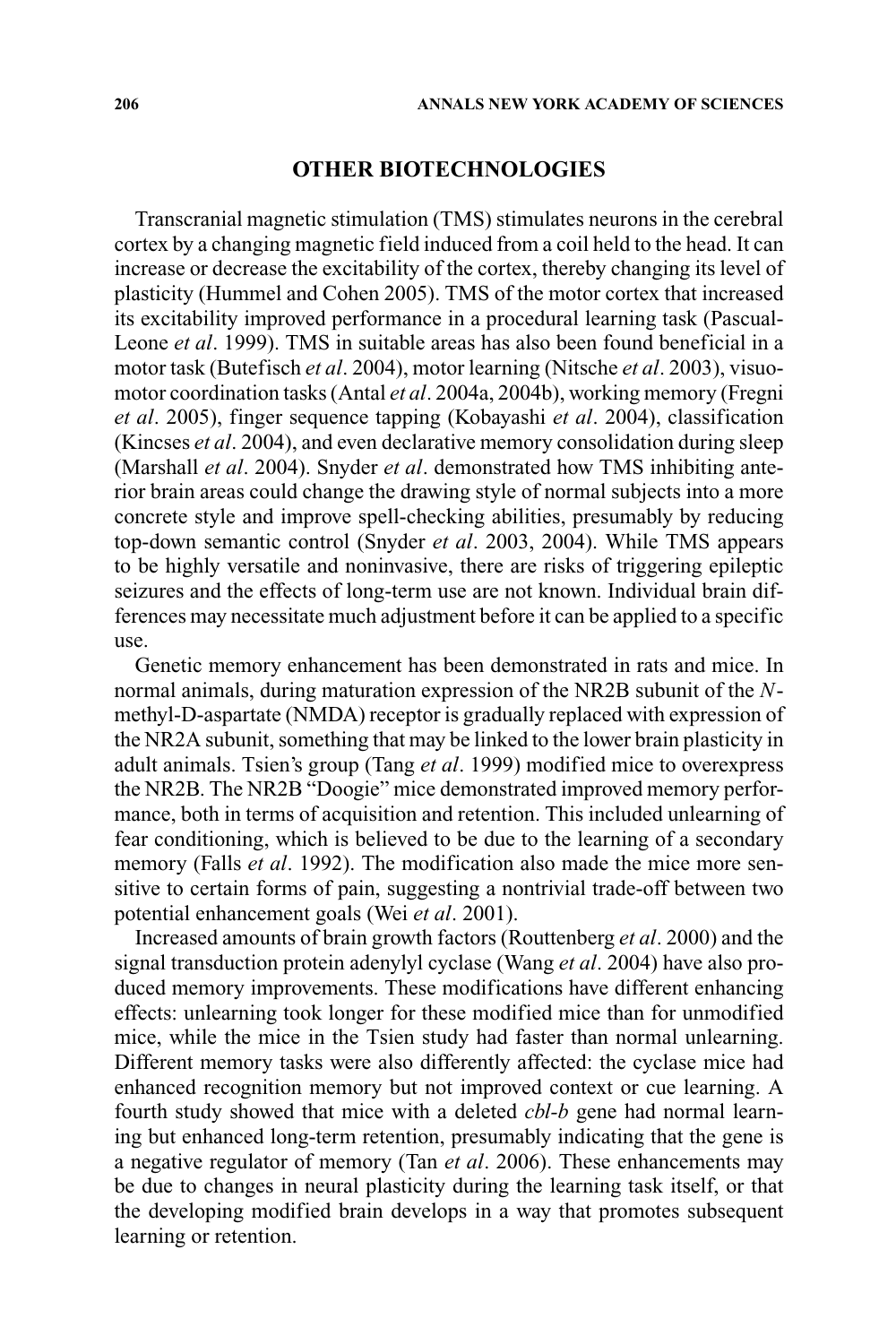The cellular machinery of memory appears to be highly conserved in evolution, making interventions demonstrated to work in animal models likely to have close counterparts in humans (Edelhoff et al. 1995; Bailey et al. 1996).

Genetic studies have also found genes in humans whose variations account for up to 5% of memory performance (de Quervain and Papassotiropoulos 2006). These include the genes for the NMDA receptor and adenylyl cyclase that were mentioned above, as well as other parts of the synaptic signal cascade. These are clear targets for enhancement.

Given these early results, it seems likely that there exist many potential genetic interventions that directly or indirectly improve aspects of memory. If it turns out that the beneficial effects of the treatments are not due to changes in development, then presumably some of the effects can be achieved by supplying the brain with the substances produced by the memory genes without resorting to genetic modification. But genetic modification would make the individual independent of an external drug supply and would guarantee that the substances end up in the right place.

On the other hand, studies of the genetics of intelligence suggests that there is a large number of genetic variations affecting individual intelligence, but each accounting for only a very small fraction  $(<1%)$  of the variance between individuals (Craig and Plomin 2006). This would indicate that genetic enhancement of intelligence through direct insertion of a few beneficial alleles is unlikely to have a big enhancing effect. It is possible, however, that some alleles that are rare in the human population could have larger effects on intelligence, either negative or positive. A possible example is the prediction that heterozygoticity for Tay-Sachs' disease should increase IQ by about 5 points (Cochran *et al*. 2006).

While human germline engineering is controversial, several years away and likely to be expensive, the genetic discoveries discussed here may be used for enhancement in other ways. Gene expression may be affected pharmacologically or even through food intake.

A notable form of chemical enhancement is pre- and perinatal enhancement through maternal nutrition. Administering choline supplementation to pregnant rats improved the performance of their pups, apparently as a result of changes in neural development in turn due to changes in gene expession (Meck *et al*. 1988; Meck and Williams 2003; Mellott *et al*. 2004). Given the ready availability of choline supplements, such prenatal enhancement, may already (inadvertently) be taking place in human populations. Supplementation of a mother's diet during late pregnancy and 3 months postpartum with long-chained fatty acids has also been demonstrated to improve cognitive performance in human children (Helland *et al*. 2003). Deliberate changes of maternal diet may hence be seen as part of the cognitive enhancement spectrum. At present, recommendations to mothers are mostly aimed at promoting a diet that avoids specific harms and deficits, but the growing emphasis on boosting "good fats" and the use of enriched infant formulas point toward enhancement.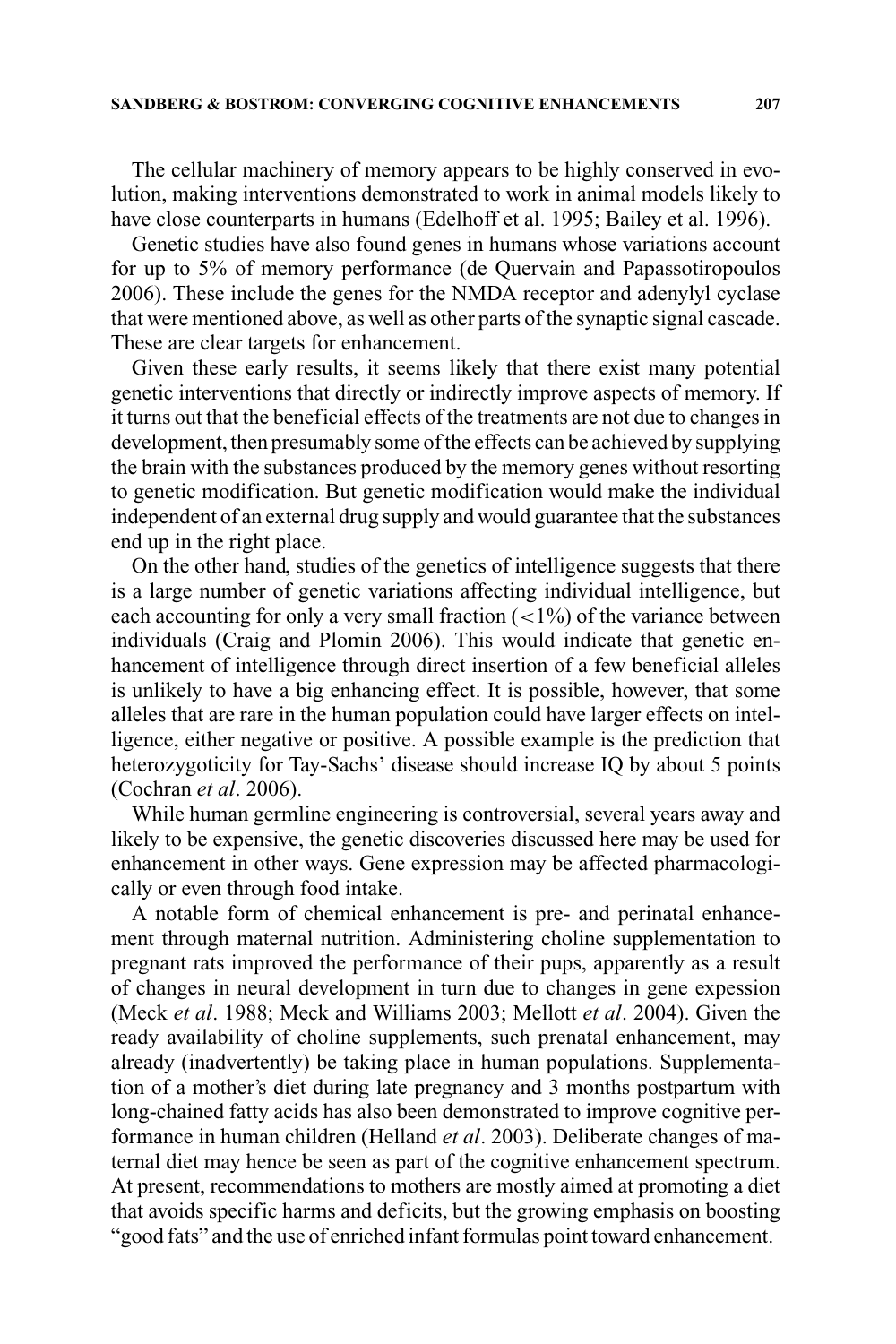# **COGNITIVE TECHNOLOGY**

Education has many benefits beyond higher job status and salary. Longer education reduces the risks of substance abuse, crime, and many illnesses while improving quality of life, social connectedness, and political participation (Johnston 2004). There is also positive feedback between performance on cognitive tests, such as IQ tests and scholastic achievement, producing a 2.7 IQ point advantage per year of schooling (Winship and Korenman 1997). While education may be more of a social enhancement technology than a cognitive enhancement technology, it clearly has some potential for the latter.

Much of what we learn in school is "mental software" for managing various cognitive domains: mathematics, categories of concepts, language, and problem solving in particular subjects. This kind of mental software reduces our mental load through clever encoding, organization, or processing. Instead of memorizing arbitrarily large multiplication tables we compress the pattern of arithmetic relationships into simpler rules of multiplication, which in turn (among very ambitious students) can be organized into efficient mental calculation methods like the Trachtenberg system (Trachtenberg 2000). Such specific methods have a smaller range of applicability but can dramatically improve performance within a particular domain. They represent a form of crystallized intelligence, distinct from the fluid intelligence of general cognitive abilities and problem solving capacity (Cattell 1987). The relative ease and utility of improving crystallized intelligence and specific abilities have made them popular targets of internal and external software development. Cognitive enhancement attempts the more difficult challenge of improving fluid intelligence.

The challenge of improving education is perennial, and much hope is currently placed on using the results of neuroscience to improve education. However, so far pure neuroscience has provided few directly applicable tools (Goswami 2006). While this may change, the deep interdisciplinary divide that has to be bridged may prove a far greater challenge than most forms of technological convergence.

Pharmacological cognitive enhancements (nootropics) have physiological effects on the brain. So too do education and other conventional interventions. In fact, conventional interventions often produce more permanent neurological changes than do drugs. Learning to read alters the way language is processed in the brain (Petersson *et al*. 2000). Enriched rearing environments have been found to increase dendritic arborization and to produce synaptic changes, neurogenesis, and improved cognition in animals (Walsh *et al*. 1969; Greenough and Volkmar 1973; Diamond *et al*. 1975; Nilsson *et al*. 1999). While analogous controlled experiments cannot easily be done for human children, it is very likely that similar effects would be observed. Stimulation-seeking children, who might be seeking out and creating enriched environments for themselves, score higher on IQ tests and do better at school than less stimulation-seeking children (Raine *et al*. 2002). This also suggests that interventions that make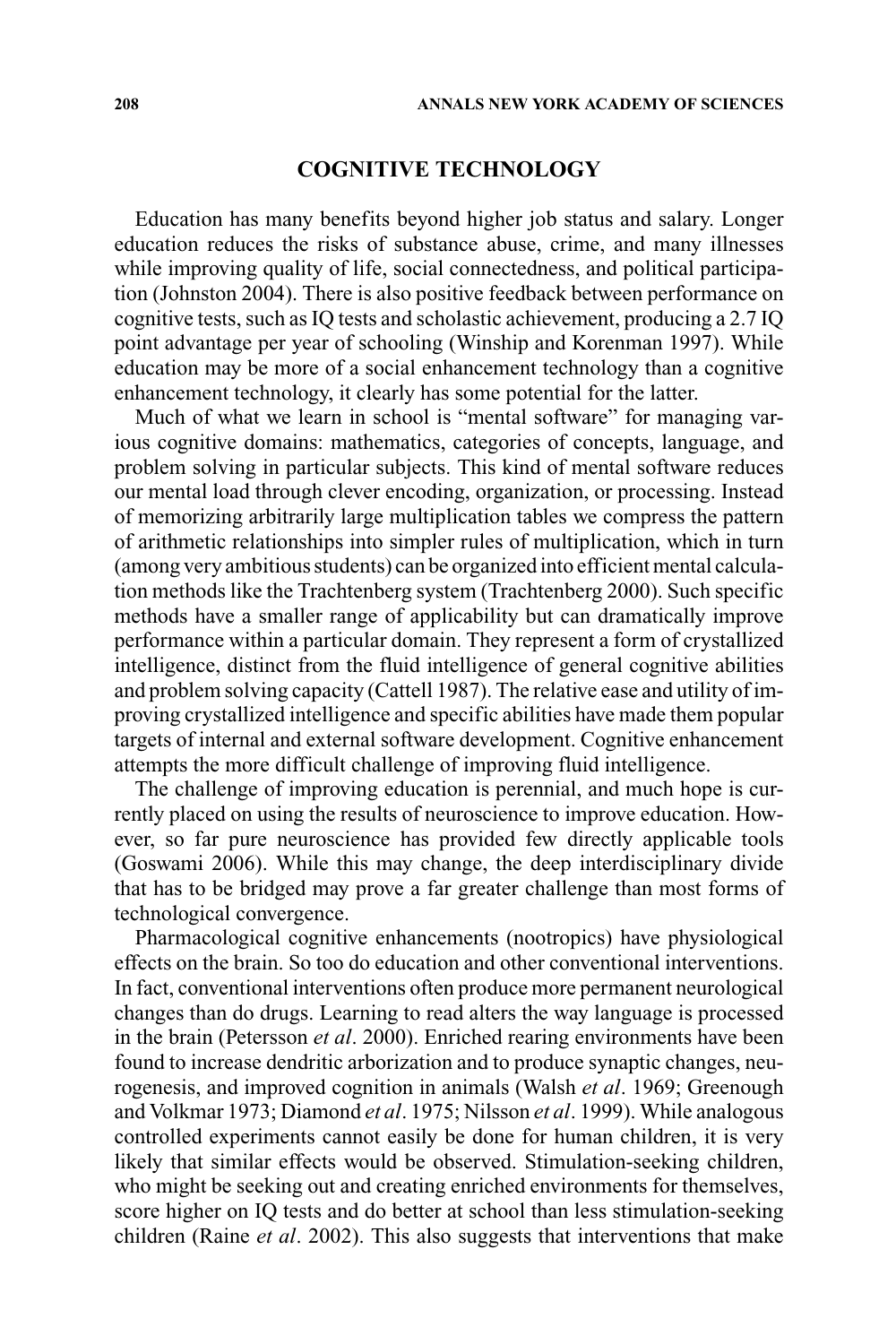exploring and learning more appealing to children, whether environmental or perhaps pharmaceutical, would have significant cognition-enhancing effects.

Enriched environments also make brains more resilient to stress and neurotoxins (Schneider *et al*. 2001). Reducing neurotoxins and preventing bad prenatal environments are simple and widely accepted methods of increasing cognitive function. These latter kinds of intervention might be classified as preventative or therapeutic rather than enhancing, although the distinction is blurry. For instance, an optimized intrauterine environment will not only help avoid specific pathology and deficits but is also likely to promote the growth of the developing nervous system in ways that ultimately *enhance* its core capacities.

In brains that have already been damaged, for example, by lead exposure, nootropics may alleviate some of the cognitive deficits (Zhou and Suszkiw 2004). It is not always clear whether they do this by curing the damage or by amplifying (enhancing) capacities that can compensate for the loss, or even whether the distinction is always meaningful. Comparing chronic exposure to cognition-enhancing drugs with an enriched rearing environment, one study found that both conditions improved memory performance and produced similar changes in the neural matter in rats. The improvements in the drug-treated group persisted even after cessation of treatment. The combination of drugs and enriched environment did not improve the rats' abilities beyond the improvement provided by one of the interventions alone. This suggests that both interventions produced a more robust and plastic neural structure able to learn more efficiently.

Improving general health has cognition-enhancing effects. Many health problems act as distractors or directly impair cognition (Schillerstrom *et al*. 2005). Improving sleep, immune function, and general conditioning promotes cognitive functioning. Bouts of exercise have been shown to temporally improve various cognitive capacities, the size of the effect depending on the type and intensity of the exercise (Tomporowski 2003). Long-term exercise also improves cognition, possibly by a combination of increased blood supply to the brain and the release of nerve growth factors (Vaynman and Gomez-Pinilla 2005). Understanding this system may lead to new classes of nootropics, perhaps as a side effect of research into regenerative medicine.

Overall, improvements in the environment may be effective and widely acceptable cognition enhancers, and conversely enhancement may help deprived individuals.

#### **MENTAL TRAINING**

Mental training and visualization techniques are widely practiced in elite sport (Feltz and Landers 1983) and rehabilitation (Jackson *et al*. 2004), with apparently good effects. Users vividly imagine themselves performing a task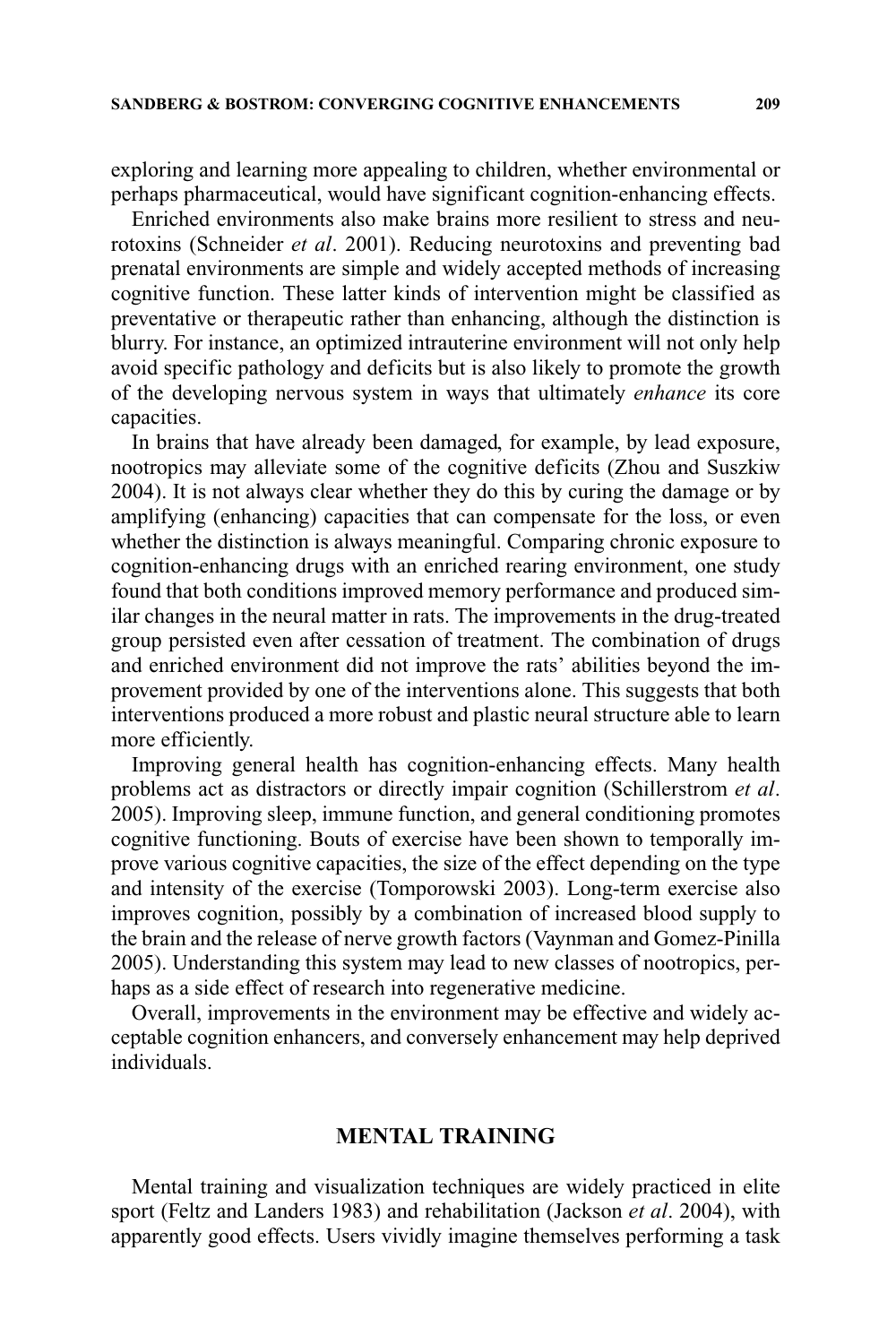(running a race, going to a store), imagining every movement and how they feel again and again. A likely explanation for the efficacy of such exercises is that they activate the neural networks involved in executing a skill at the same time as the performance criteria for the task is held in close attention, optimizing neural plasticity and appropriate neural reorganization/ learning.

Even general mental activity, "working the brain muscle" can improve performance (Nyberg *et al*. 2003) and long-term health (Barnes *et al*. 2004), as can relaxation techniques to regulate the activation of the brain (Nava *et al*. 2004). It has been suggested that the Flynn-effect (Flynn 1987), a secular increase in raw intelligence test scores by 2.5 IQ points per decade in most western countries, can be attributed to increased demands of certain forms of abstract and visuospatial cognition in modern society and schooling, although improved nutrition and health status may also play a part (Neisser 1997; Blair *et al*. 2005). It appears that most of the Flynn effect does not reflect an increase in general fluid intelligence but rather a change in which specific forms of intelligence are developed.

The classic form of cognitive enhancement software is learned strategies to memorize information. Such methods have been used since antiquity with much success (Yates 1966; Patten 1990). One such classic strategy is "the method of loci." The user imagines a building, either real or imaginary, and in her imagination she walks from room to room, and places imaginary objects that evoke natural associations to the subject matter that she is memorizing. During retrieval, the user retraces her steps and the sequence of memorized information is recalled when she "sees" the objects she has placed along the route. This technique harnesses the brain's spatial navigation system to help remember objects or propositional contents. Other memory techniques makes use of rhyming or the fact that we more easily recall dramatic, colorful, or emotional scenes, which can serve as placeholders for items that are more difficult to retain, such as numbers or letters. The early memory arts were often used as a substitute for written text or to memorize speeches. Today, memory techniques tend to be used in service of everyday needs, such as remembering door codes, passwords, shopping lists, and by students who need to memorize names, dates, and terms when preparing for exams (Lorrayne 1996; Minninger 1997).

One study which compared exceptional memorizers (participants in the World Memory Championships) with normal subjects found no systematic differences in brain anatomy (Maguire *et al*. 2003). However, activity during encoding was different, likely reflecting the use of a deliberate encoding strategy. Especially areas of the brain involved in spatial representation and navigation were found to be consistently activated in the memorizers, regardless of whether the subjects were learning numbers, faces, or snowflakes. When asked about their memory strategies, nearly all memorizers reported using the method of loci.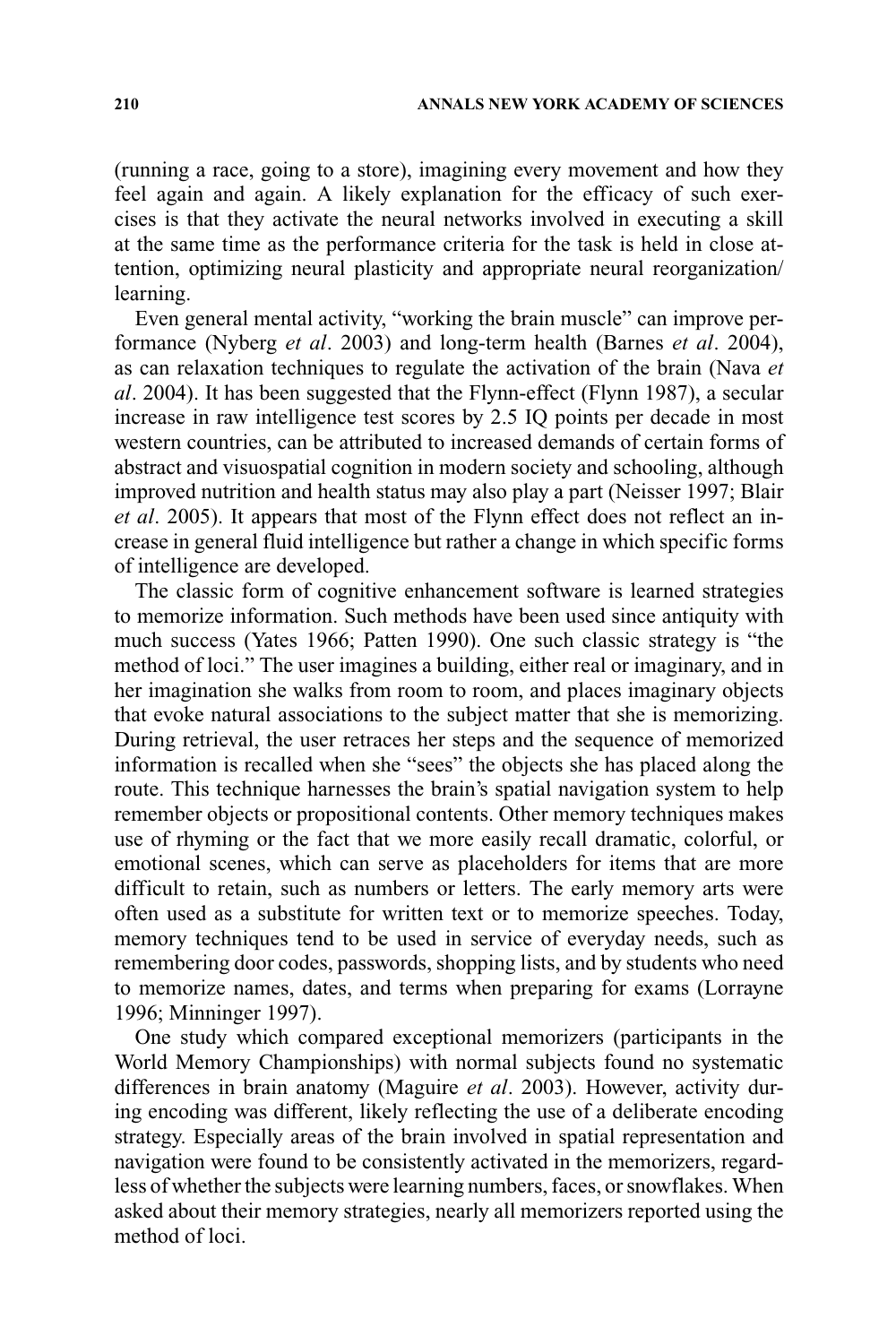In general it appears possible to attain very high memory performance on specific types of material using memory techniques. They work best on otherwise meaningless or unrelated information, such as sequences of numbers, but do not appear to help skilled everyday activities (Ericsson 2003).

There also exists a vast array of mental techniques alleged to boost various skills, such as creativity training, speed reading methods (Calef *et al*. 1999), and mind-maps (Buzan 1982; Farrand *et al*. 2002). It is unclear how widespread such techniques are, and good data regarding their efficacy is often lacking. Even if a technique improves performance on some task under particular conditions that does not necessarily mean that the technique is practically useful. In order for a technique to significantly benefit a person, it would have to be effectively integrated into her everyday work.

Of the mental training techniques, visualization may have the greatest potential for future development. While new memory arts can be developed the need for them is limited thanks to easily accessible external storage (the main exception may be remembering passwords). Serious studies of the efficiency of other mental techniques may be worthwhile. However, their specificity to particular tasks limits them. Methods of taking advantage of brain reorganization, possibly enhanced through nootropics and/or virtual reality training, appear to have general utility.

#### **INFORMATION TECHNOLOGY**

External hardware is of course already used for cognitive enhancement, be it pen and paper or computer software like personal organizers. This section can only scratch at the surface of the vast range of information technologies that have a cognitive enhancement function. There is practically no cognitive area where there does not exist external hardware or software amplification.

Many common pieces of software act as cognition-enhancing environments where the software helps give an overview, keep multiple items in memory, and perform routine tasks. Data mining and information visualization tools help produce overview and understanding where the perceptual system cannot handle the amount of data, while specialized tools like expert systems, symbolic math programs, decision support tools, and search agents expand specific skills and capacities.

What is new is the growing interest in creating intimate links between the external systems and the human user through better interaction. The software becomes less an external tool and more of a mediating "exoself." This can be achieved through mediation, embedding the human within an augmenting "shell," such as wearable computers (Mann 2001; Mann and Niedzviecki 2001) or virtual reality, or through smart environments, where capabilities of objects in the environment are extended. An example is the ubiquitous computing vision, in which objects would be equipped with unique identities and given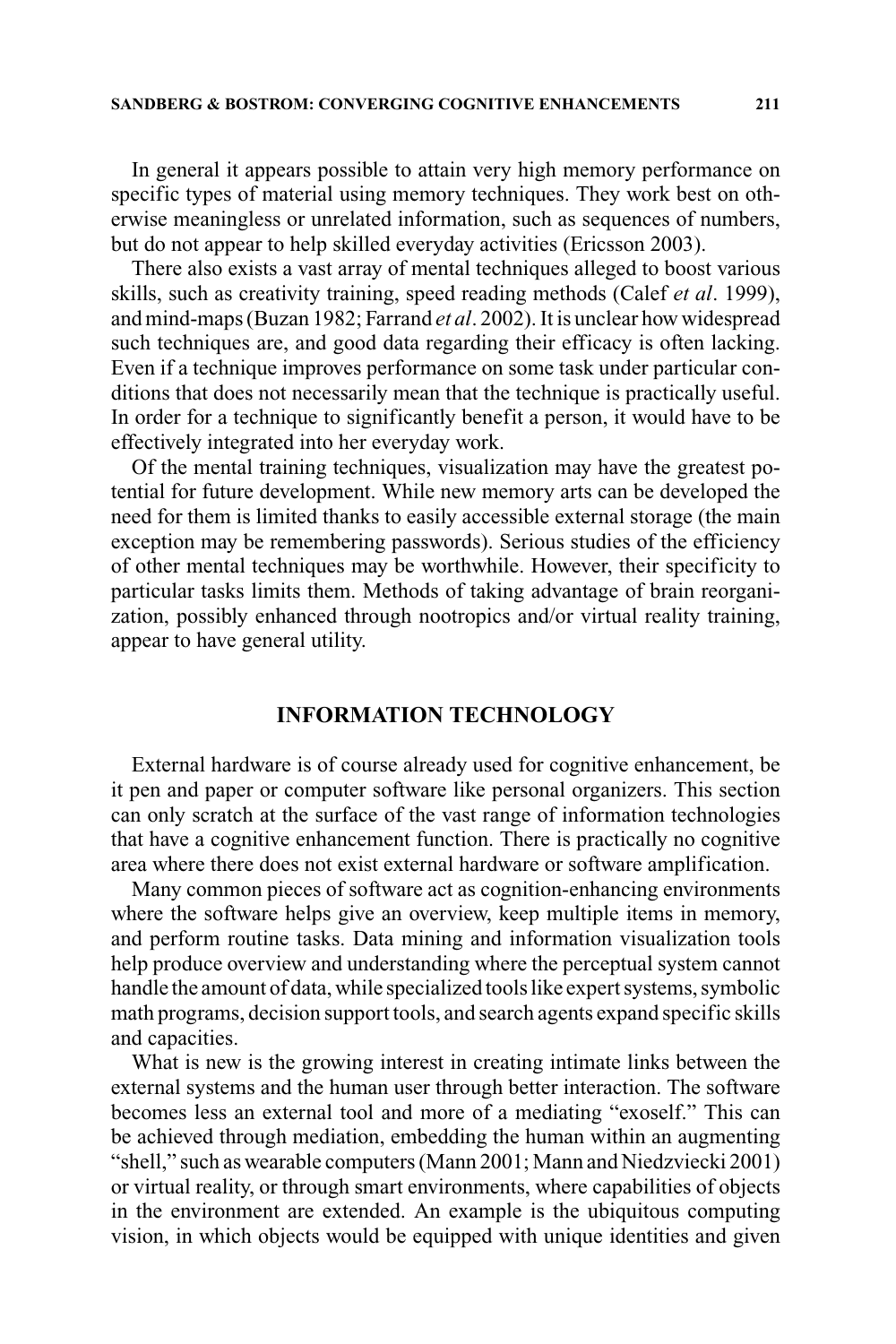ability to communicate with and to support the user (Weiser 1991). A welldesigned environment can enhance proactive memory (Sellen *et al*. 1996) by deliberately bringing previous intentions to mind in the right context.

Another form of memory-enhancing exoself software is remembrance agents (Rhodes and Starner 1996), agents that act as a vastly extended associative memory. The agents have access to a database of previous information, such as a user's files, e-mail correspondence, etc., and suggest relevant documents based on the current context. Other exoself applications include additions to vision (Mann 1997), team coordination (Fan *et al*. 2005a, 2005b), face recognition (Singletary and Starner 2000), mechanical prediction (Jebara *et al*. 1997), and recording emotionally significant events (Healey and Picard 1998).

Given the availability of external memory support, from writing to wearable computers, it appears likely that the crucial form of memory demand will be the ability to link together information into usable concepts and associations rather than storage and retrieval of raw data. Storage and retrieval functions can be offloaded to a great extent from the brain, while the knowledge, strategies, and associations linking the data to skilled cognition so far cannot generally be offloaded.

Wearable computers and personal digital assistants (PDAs) are already intimate devices worn on the body, but there have been proposals for even tighter interfaces. Control of external devices through brain activity has been studied with some success for the last 40 years, although it remains a slow form of signaling (Wolpaw *et al*. 2000).

The most dramatic potential internal hardware enhancements are brain– computer interfaces. At present development is rapid both on the hardware side, where multielectrode recordings from more than 300 electrodes permanently implanted in the brain are currently state of the art, and on the software side, with computers learning to interpret the signals and commands (Carmena *et al*. 2003; Nicolelis *et al*. 2003; Shenoy *et al*. 2003). Early experiments on humans have shown that it is possible for profoundly paralyzed patients to control a computer cursor using just a single electrode (Kennedy and Bakay 1998) implanted in the brain and a 96 electrode prototype has been demonstrated (Hochberg *et al*. 2006). Prefrontal recordings enable choice selection with a bandwidth of 6.5 bits/s (Santhanam *et al*. 2006). Experiments in localized chemical release from implanted chips also suggest the possibility to use neural growth factors to promote patterned local growth and interfacing (Peterman *et al*. 2004).

Cochlear implants are already widely used, and there is ongoing research in artificial retinas (Alteheld *et al*. 2004) and functional electric stimulation for paralysis treatment (von Wild *et al*. 2002). These implants are mainly intended to ameliorate functional deficits and will hardly be attractive for healthy people in the foreseeable future. But the digital parts of the implant can in principle be connected to nearly any kind of software and external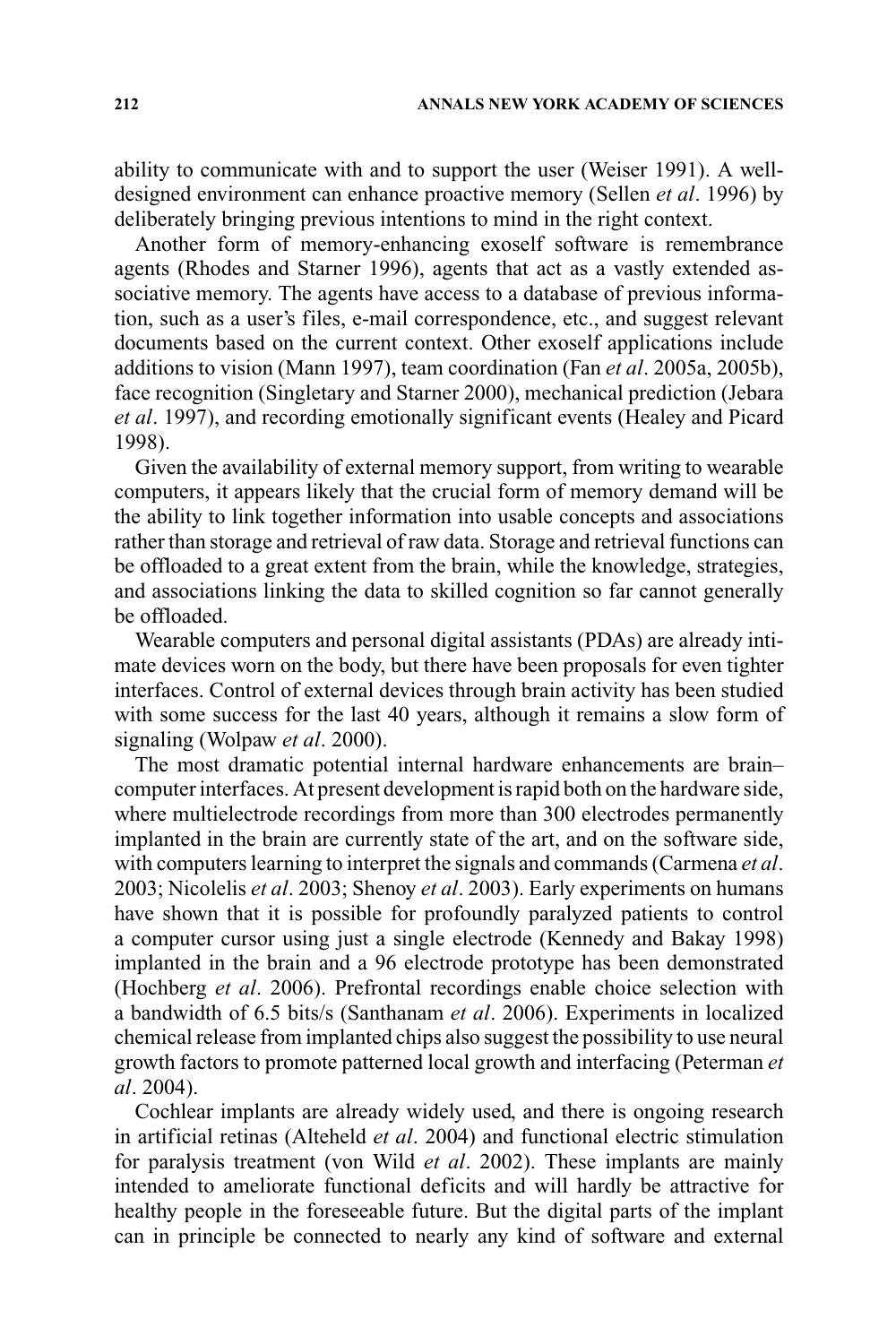hardware (Hochberg *et al*. 2006). This would enable enhancing uses, such as access to software help, Internet, and virtual reality applications. It has been demonstrated that a healthy volunteer could control a robotic arm using tactile feedback, both in direct adjacency and remotely, as well as a wheelchair and perform simple neural communication with another implant (Warwick *et al*. 2003). Nondisabled people, however, would most likely achieve the same benefits through eyes, finger, and voice control. Neural implants are unlikely to become common enhancements until a "killer application" that cannot be achieved using external technology is found.

# **COLLECTIVE ENHANCEMENT**

Much of human cognition is distributed across many minds and can be enhanced by developing more efficient forms of collaboration. Cooperative groups can detect deception better than individuals (Frank *et al*. 2004) and solve many problems better than equal numbers of individuals or even the best individuals (Laughlin *et al*. 2002; Kerr and Tindale 2004; Laughlin *et al*. 2006).

In general, the total ability of a group to perform a task increases with the size of the group as long as the members do not need to interact much. If they need to coordinate, the efficiency starts to drop as time has to be spent on coordination rather than work. In a densely connected group this eventually produces a situation where adding people reduces total performance. Reducing the density of the network by adding a hierarchy enables larger groups at the price of information bottlenecks. Social cognitive enhancement would act by either increasing the performance of individual group members (improving overall performance), improve their ability to coordinate (enabling larger groups), or improve the synergies generated by having multiple competencies.

This is an area ideally suited for embedding technologies that mediate group interactions. Virtual workspaces can enable improved pattern recognition (Hayne *et al*. 2003) and various forms of groupware attempts to facilitate collaboration. However, the greatest enhancements occur when very large groups can be facilitated: the World Wide Web and e-mail are among the most powerful kinds of cognitive enhancement software developed to date. Through the use of such social software, the distributed intelligence of large groups can be shared and harnessed for particular purposes (Surowiecki 2004).

Connected systems allow many people to collaborate in the construction of shared knowledge and solutions: the more individuals that connect, the more powerful the system becomes (Drexler 1991). The information is not just stored in the documents themselves but in their interrelations. When such interconnected information resources exist, automated systems, such as search engines (Kleinberg 1999), can extract a wealth of useful information from them.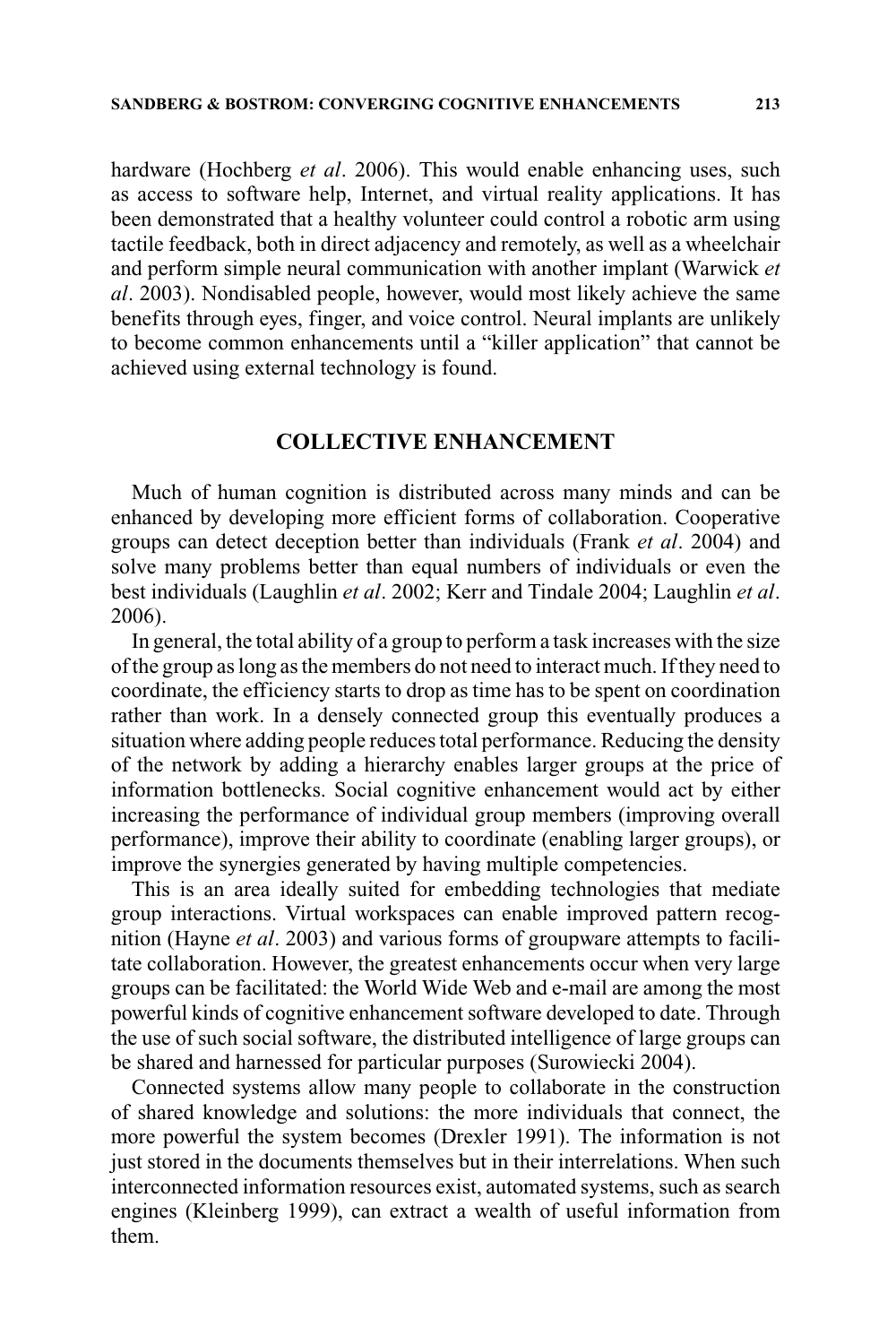Lowered coordination costs enable larger groups to work on common projects. Such groups of shared interests, such as amateur journalist "bloggers" and open source programmers, have demonstrated that they can successfully complete large projects, such as online political campaigns (Drezner and Farrell 2004), the Wikipedia encyclopedia, and the Linux operating system. Systems for online collaboration can incorporate efficient error correction (Raymond 2001; Giles 2005), enabling incremental improvement of product quality over time.

An interesting variant of knowledge aggregation is prediction markets (also known as "information markets" or "idea futures markets"). Here participants trade in predictions of future events, and the prices of these bets tend to reflect the best information available on the probability of whether the events will occur (Hanson *et al*. 2003). Such markets appear to be self-correcting and resilient, and have been shown to outperform alternative methods of generating probabilistic forecasts, such as opinion polls and expert panels (Hanson *et al*. 2006).

Social cognitive enhancement represents a convergence of not only information and cognitive technology, but sociology, management, and epistemology. In order to be successful a wide variety of factors must come together, making deliberate design hard. It may not be a coincidence that the most successful systems have been the most open, enabling many different groups to experiment and discover whether they can get it to work for their goals. We seldom notice the vast number of failed attempts because they are overshadowed by the explosive growth of successful systems.

#### **NANOTECHNOLOGY**

Nanotechnology has so far not been applied to cognitive enhancement, which is unsurprising given its early state. However, in basic neuroscience research many nanotechnology applications are in use or close to use. Fluorescent nanodots are used in neuroscience research, where they enable direct observation of biomolecule interaction (Mitchell 2001; Weng and Ren 2006). Nanostructured scaffolds are explored in tissue engineering (Silva *et al*. 2004) and nerve regrowth (Ellis-Behnke *et al*. 2006). One near future application with great promise is nanostructured neural interfaces (Cheung *et al*. 2002). Providing the right surface would both help improve signal quality and reliability. Nanoelectrodes may also be threaded through the capillary system, enabling low-invasive neurointerfacing (Llinas *et al*. 2005). At the very least nanotechnology is an enabler of neuroscience research relevant for cognitive enhancement.

Another near-term application pursued with much commercial interest is drug delivery through nanostructures (Panyam and Labhasetwar 2003; Sahoo and Labhasetwar 2003) or controlled-release microchips (Santini *et al*. 1999;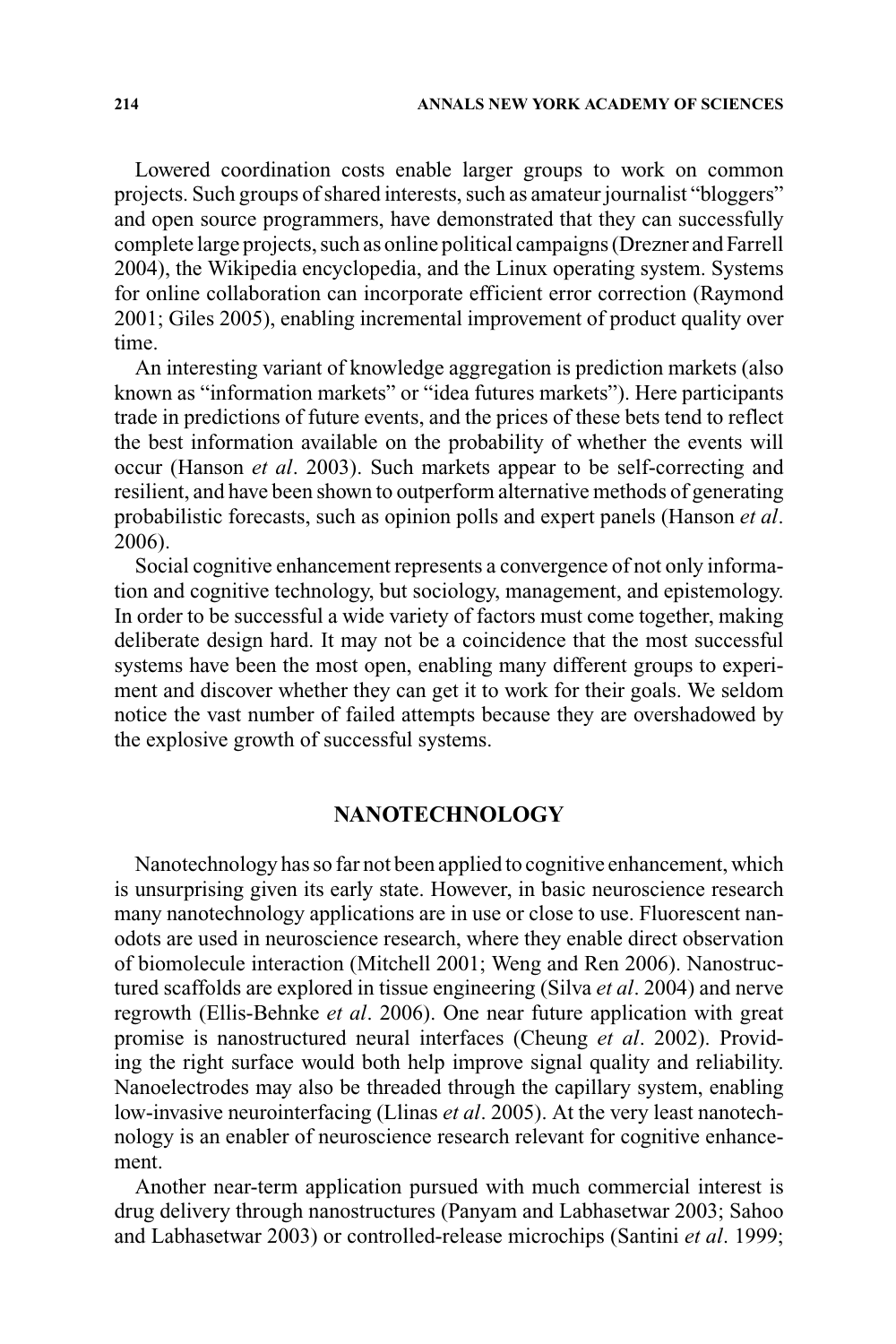Grayson *et al*. 2003). This would enable precision pharmacology as well as possibly gene therapy.

It appears likely that as nanotechnology matures it will become an integral part of nearly all cognitive enhancement methods, be they light, powerful, and portable Internet interfaces or "smart drugs" that release modulators just when they are needed.

#### **CONVERGING METHODS**

As we have seen, many current applications already span disciplinary borders. Cognitive enhancement is based on the unity between the biological brain and the mind, and the unity between different kinds of information processing. Changing biological processes enables changes to the mind (and vice versa). Information processing is the same whether a brain or a computer does it. It hence lends itself well to the vision of converging technology.

Convergence enables many extensions of the current possibilities. As an example, take cortical plasticity. Currently it can be increased by attention, TMS, and drugs, such as amphetamines, in order to improve rehabilitation or learning. All three methods achieve the same goal using different means. Sustaining attention on a task requires motivation and can plausibly be improved using various forms of mental training; it has the benefit of being highly selective but requires significant effort. Current drugs are nonspecific and would increase plasticity in other cortical areas than the desired ones, besides effects on other parts of the brain. TMS is specific to a particular cortical area but requires training close in time and space to the stimulation equipment, and the task may be distributed over a large number of cortical areas.

Convergence easily suggests multiple ways these techniques can be improved. Improving TMS in terms of location specificity may be achieved by embedding micro- or nanoparticles close to the area to be modified (this may be particularly suitable for rehabilitation after neurosurgery) that augment the signal or help target it. By placing drugs within the particles they might promote nerve regrowth or dendritic sprouting, possibly triggered by external signals (Sershen and West 2002). The use of magnetic particles has already been explored to concentrate drugs to cancer tumors (Lubbe *et al*. 1996; Lubbe *et al*. 2001; Kim *et al*. 2006): the same mechanism could enable concentrating plasticity increasing drugs to the right cortical region even without surgery. More advanced particles or controlled-release microchips may able to sense local neuromodulator concentrations and regulate their drug release to amplify the selective effect of attention during training, making sure only the areas relevant to the training get affected.

On the macroscale, better sensor systems would enable improved understanding of individual brain chemistry, a prerequisite for finding the optimal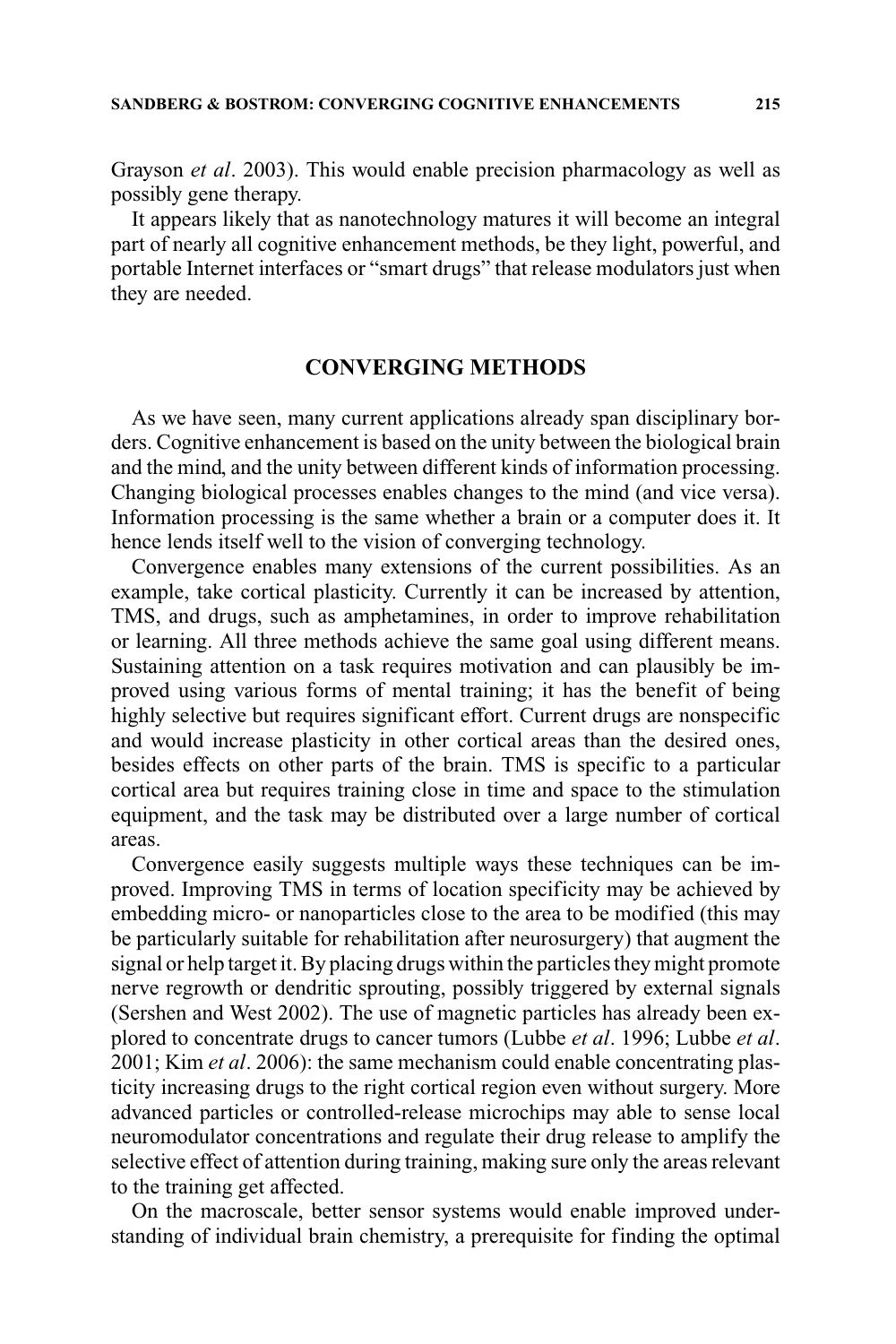combination of enhancer drugs. Wearable computing and other personal sensory devices enable the monitoring not only of body state but also behavior. This could enable personal data mining to find the individual optimum of, for example, blood glucose for different cognitive tasks by comparing it with monitored performance, and then based on measured glucose response to different meals suggest food intake that fits future scheduled demands. By pooling such individual data it would also be possible to make inferences on the general utility of different enhancer methods and the interactions between different factors. Rather than being a top-down academic study it might emerge as voluntary data sharing among users. This would represent an entirely new kind of epidemiological study. The difference is similar to the difference between the web-indices that seek to organize web sites into a predetermined subject hierarchy/ontology, and the current Web 2.0 experiments with generating "folksonomies" from locally tagged data (Shirky 2005). The challenges this form of "folk experimentation" poses in terms of data mining, scientific rigor (even if useful patterns are found the uncontrolled nature of the data may make strict interpretation hard), integrity concerns, and ownership concerns (are participants reimbursed for profitable discoveries?) are obviously great and may provide a very fruitful areas of research.

These scenarios are of course merely extrapolations at present, but demonstrate the synergistic potential of many current enhancement techniques.

#### **DISCUSSION**

Cognitive enhancement is already in widespread use, but not recognized as such. The morning coffee, the crossword, the e-mail program, and the cellphone are all part of our cognitive enhancement infrastructure. The new kinds of enhancement discussed in this article may appear unusual, futuristic, or problematic but will likely in time become as prosaic and accepted as the others.

It is easier to improve specialized abilities than general cognition. But the rewards are far greater for general cognition. It comes into play all the time, supporting many tasks—including uses we may not have thought of enhancing. Better memory may help education but it may also help remembering one's holiday memories and avoid forgetting keys. The overall societal impact of even a small increase in general cognitive function would likely be sizeable and desirable. Economic models of the loss caused by small intelligence decrements due to lead in drinking water predict significant effects of even a few points decrease (Salkever 1995; Muir and Zegarac 2001). Because the models are roughly linear for small changes, they can be inverted to estimate societal effects of improved cognition. The Salkever model estimates the increase in income due to one more IQ point to be 2.1% for men and 3.6% for women. (Herrnstein and Murray 1994) estimate that a 3% increase in overall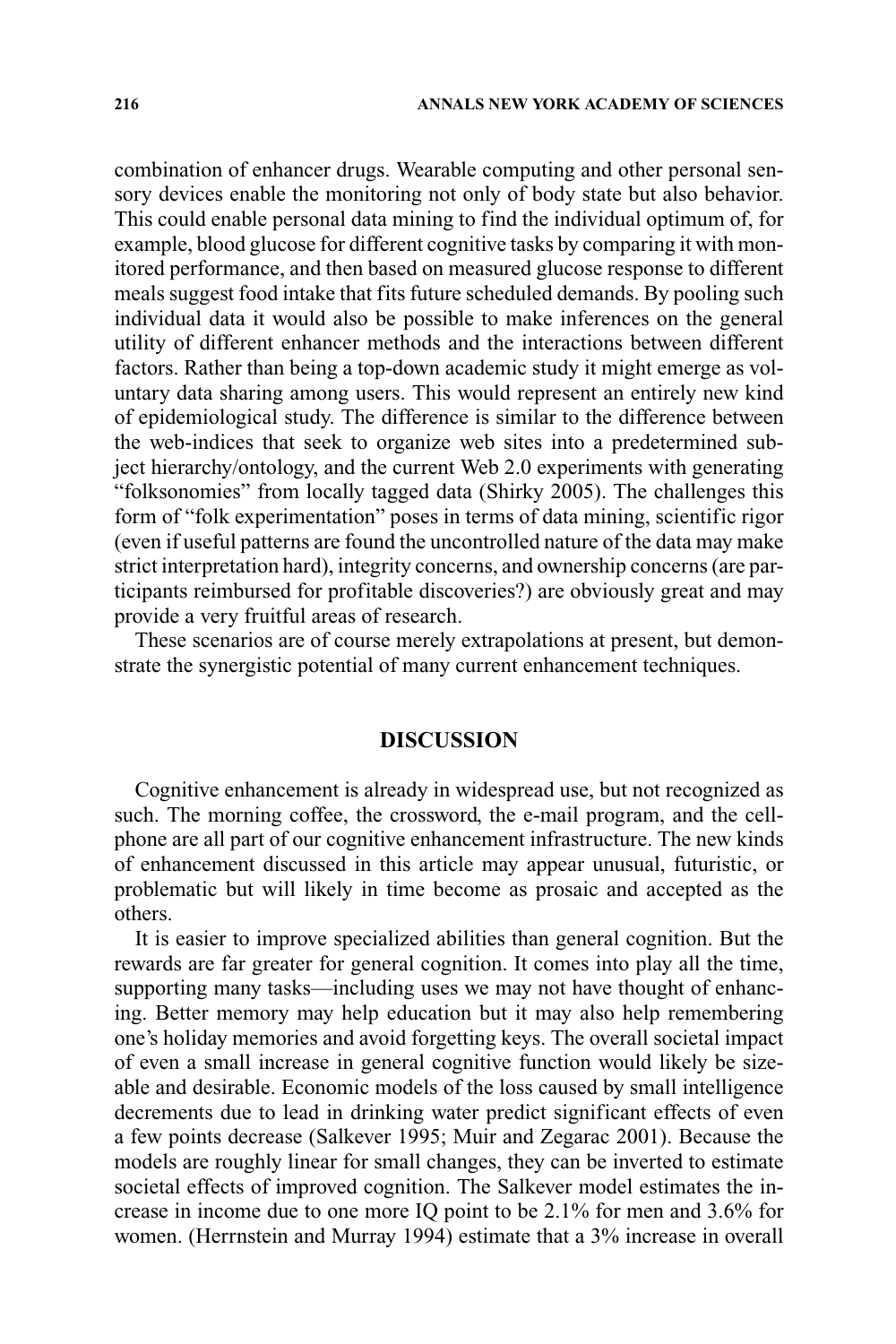IQ would reduce the poverty rate by 25%, males in jail by 25%, high-school dropouts by 28%, parentless children by 20%, welfare recipients by 18%, and out-of-wedlock births by 25%.

Cognitive enhancement raises many ethical and social issues but also many practical challenges. Enhancements do have a price. In some cases it is a monetary price tag, but often it is a tradeoff between different abilities. Keeping awake using stimulants prevents the memory consolidation that would have taken place during sleep, and enhanced concentration ability may impair the ability to notice things in peripheral awareness. In some cases these tradeoffs can be predicted in terms of known biology or the evolutionary past of humans (Bostrom and Sandberg 2006), but often we will have to do an empirically based evaluation of what we individually value in a particular situation.

A major concern for all forms of enhancement is risk, both from enhancement itself and its effects (as well as its development in clinical trials). Enhancement users must decide when the benefits outweigh the potential risk, and how to estimate this on the basis of available information, personal goals, and their ways of life. These risks cannot always be accurately determined beforehand, nor may a user be able to defer to experts to judge whether the benefits are, to her, worth the risks. This poses a challenge to many current risk frameworks that are based on reducing the risk for the population at large: enhancement may be so individual and variable that it does not fit into a paternalistic framework. This challenge is further complicated because of the convergent nature of enhancement, which will bring different fields with conflicting risk concepts (e.g., medicine, education, and computing) into overlap. Developing a consistent, technology-independent risk management framework for converging technologies is an important task for the future, necessary for the eventual acceptance of general enhancement.

The reliability of research is also an issue. Many of the cognition-enhancing interventions show small effect sizes, which may necessitate very large epidemiological studies possibly exposing large groups to unforeseen risks.

One of the greatest challenges to developing effective cognitive enhancement is the current research model. Enhancers are tested within a laboratory setting for particular tasks. While this enables exact measurement and elimination of confounders, it does not test whether the enhancers aid real-life tasks and lifestyles. Ecological testing in real-life situations would be more relevant, but is far more expensive, time consuming, and hard to interpret. The "folk experimentation" scenario mentioned above might solve the first two problems but would likely worsen the third.

An interesting exception is military enhancement research, where studies in a more realistic (if still somewhat limited) setting are sometimes pursued. Civilian spin-offs from the current programs are likely, although the research ethics issues of military biomedical research are clearly nontrivial (cf. Pearn 2000; McManus *et al*. 2005 for a discussion of issues of captive subjects and informed consent).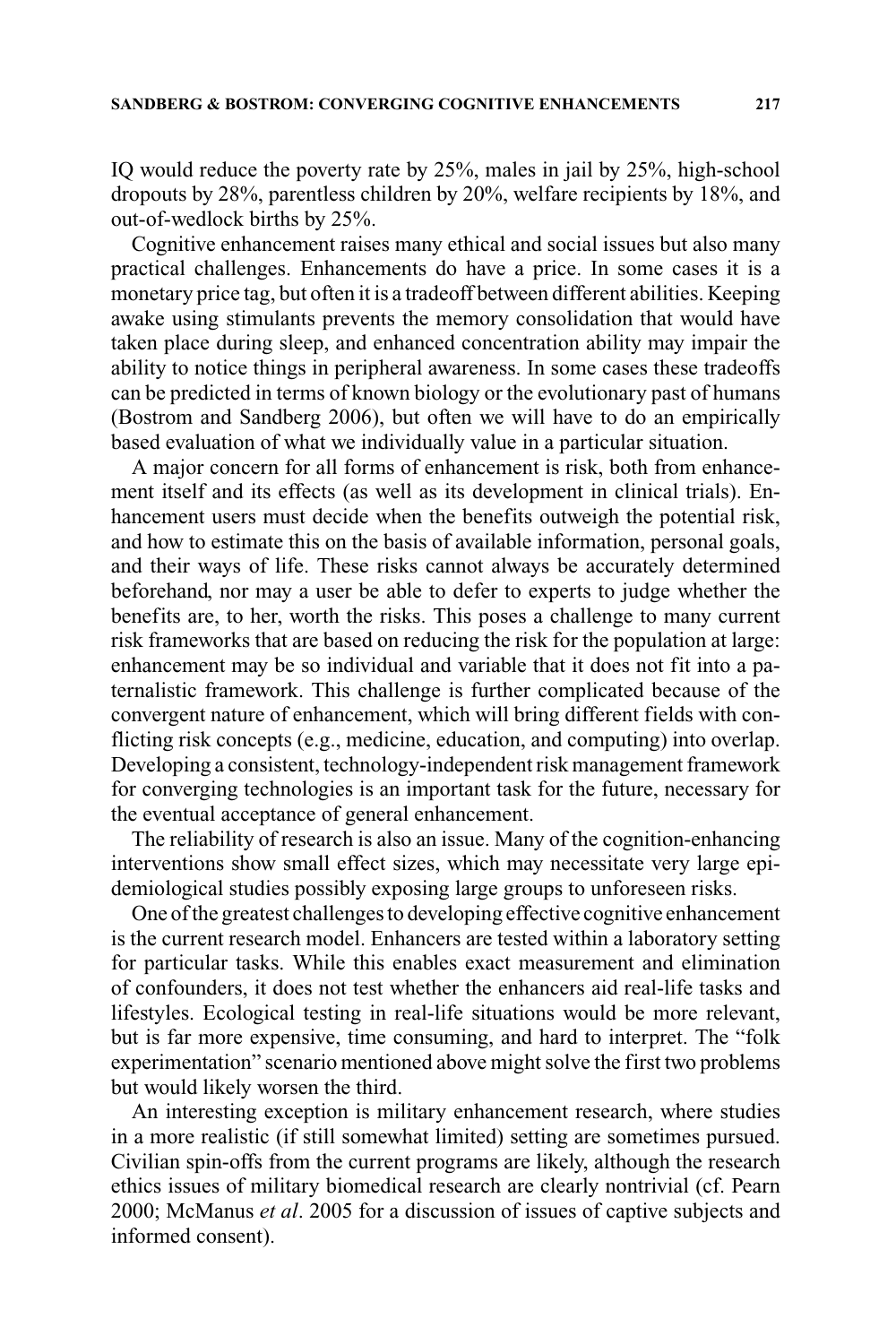A major challenge in developing human enhancement technologies is the need for interdisciplinary understanding. The problems facing "neuroeducation" and groupware have already been mentioned. While narrowly focused technical work is necessary, it may be that some of the most fruitful approaches will consist in creatively combining and applying work from multiple disciplines. Seeing cognitive enhancement as one field and as a general goal, rather than as multitude of unrelated pursuits, may enable us to spot many promising research questions and enhancement opportunities that would otherwise be overlooked.

#### **REFERENCES**

- ALTEHELD, N., G. ROESSLER, M. VOBIG, and R. Walter. 2004. The retina implant new approach to a visual prosthesis. *Biomedizinische Technik 49*(4), 99–103.
- ANTAL, A., M.A. NITSCHE, T.Z. KINCSES, ET AL. 2004a. Facilitation of visuo-motor learning by transcranial direct current stimulation of the motor and extrastriate visual areas in humans. *European Journal of Neuroscience 19*(10), 2888–2892.
- ANTAL, A., M.A. NITSCHE, W. KRUSE, ET AL. 2004b. Direct current stimulation over V5 enhances visuomotor coordination by improving motion perception in humans. *Journal of Cognitive Neuroscience 16*(4), 521–527.
- ASHBY, W.R. 1956. *Introduction to Cybernetics*. London: Chapman & Hall.
- BAILEY, C.H., D. BARTSCH, and E.R. KANDEL. 1996. Toward a molecular definition of long-term memory storage. *Proceedings of the National Academy of Sciences of the United States of America 93*(24), 13445–13452.
- BAO, S.W., W.T. CHAN, and M.M. MERZENICH. 2001. Cortical remodelling induced by activity of ventral tegmental dopamine neurons. *Nature 412*(6842), 79–83.
- BARCH, D.M. 2004. Pharmacological manipulation of human working memory. *Psychopharmacology 174*(1), 126–135.
- BARNES, D.E., I.B. TAGER, W.A. SATARIANO, and K. YAFFE. 2004. The relationship between literacy and cognition in well-educated elders. *Journals of Gerontology Series a-Biological Sciences and Medical Sciences 59*(4), 390–395.
- BATEJAT, D.M., and D.P. LAGARDE. 1999. Naps and modafinil as countermeasures for the effects of sleep deprivation on cognitive performance. *Aviation Space and Environmental Medicine 70*(5), 493–498.
- BLAIR, C., D. GAMSON, S. THORNE, and D. BAKER. 2005. Rising mean IQ: cognitive demand of mathematics education for young children, population exposure to formal schooling, and the neurobiology of the prefrontal cortex. *Intelligence 33*(1), 93–106.
- BOSTROM, N., and A. SANDBERG. 2006. A Practical Approach to Human Enhancement. In J. Savulescu and N. Bostrom (eds.), *Enhancement of Human Beings.* Oxford: Oxford University Press, forthcoming.
- BREITENSTEIN, C., S. WAILKE, S. BUSHUVEN, ET AL. 2004. D-amphetamine boosts language learning independent of its cardiovascular and motor arousing effects. *Neuropsychopharmacology 29*(9), 1704–1714.
- BUTEFISCH, C.M., V. KHURANA, L. KOPYLEV, and L.G. COHEN. 2004. Enhancing encoding of a motor memory in the primary motor cortex by cortical stimulation. *Journal of Neurophysiology 91*(5), 2110–2116.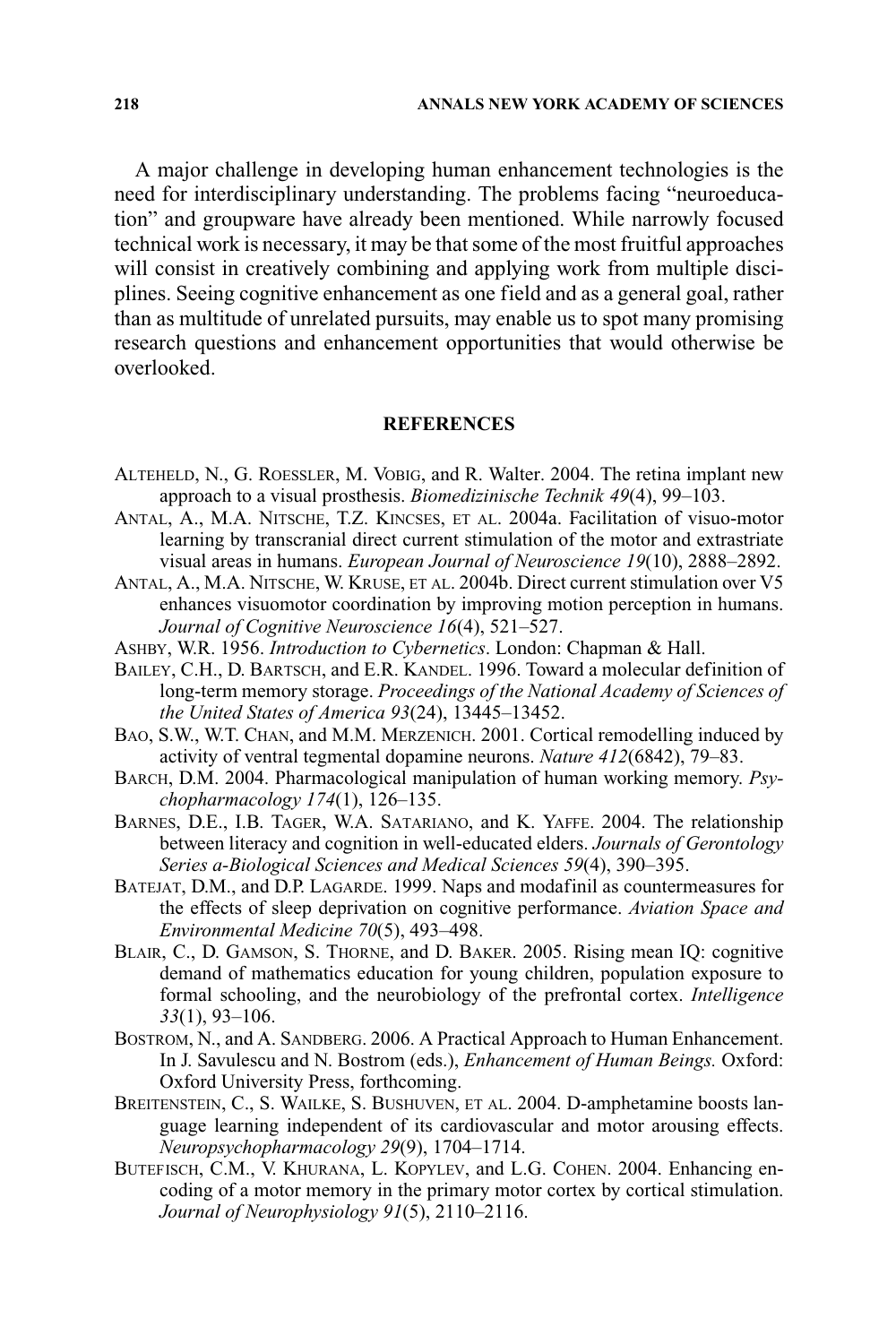BUZAN, T. 1982. *Use Your Head*. London: BBC Books.

- CALDWELL, J.A., Jr., J.L. CALDWELL, N.K. SMYTHE, 3rd, and K.K. HALL. 2000. A double-blind, placebo-controlled investigation of the efficacy of modafinil for sustaining the alertness and performance of aviators: a helicopter simulator study. *Psychopharmacology (Berlin) 150*(3), 272–282.
- CALEF, T., M. PIEPER, and B. COFFEY. 1999. Comparisons of eye movements before and after a speed-reading course. *Journal of the American Optometric Association 70*(3), 171–181.
- CARDINALI, D.P., L.I. BRUSCO, S.P. LLORET, and A.M. FURIO. 2002. Melatonin in sleep disorders and jet-lag. *Neuroendocrinology Letters 23*, 9–13.
- CARMENA, J.M., M.A. LEBEDEV, R.E. CRIST, ET AL. 2003. Learning to control a brainmachine interface for reaching and grasping by primates. *Plos Biology 1*(2), 193–208.
- CATTELL, R. 1987. *Intelligence: It's Structure, Growth, and Action*. New York: Elsevier Science.
- CHEUNG, K.C., Y.-K. CHOI, T. KUBOW, and L.P. LEE. 2002. Nanostructured Electrodes for Improved Neural Recording. *Materials Research Society Spring 2002 Meeting*, San Francisco, CA. In R.P. Manginell, J.T. Borenstein, L.P. Lee, and P.J. Hesketh (eds.), *BioMEMS and Bionanotechnology MRS Proceedings*, Vol. 729, Section U4.9. Warrendale, PA: Materials Research Society.
- COCHRAN, G., J. HARDY, and H. HARPENDING. 2006. Natural History of Ashkenazi Intelligence. *Journal of Biosocial Science 38*(5), 659–693.
- CRAIG, I., and R. PLOMIN. 2006. Quantitative trait loci for IQ and other complex traits: single-nucleotide polymorphism genotyping using pooled DNA and microarrays. *Genes Brain and Behavior 5*, 32–37.
- CROPLEY, A.J. 2006. In praise of convergent thinking. *Creativity Research Journal 18*(3), 391–404.
- DE QUERVAIN, D.J.F., and A. PAPASSOTIROPOULOS. 2006. Identification of a genetic cluster influencing memory performance and hippocampal activity in humans. *Proceedings of the National Academy of Sciences of the United States of America 103*(11), 4270–4274.
- DIAMOND, M.C., R.E. JOHNSON, and C.A. INGHAM. 1975. Morphological changes in young, adult and aging rat cerebral-cortex, hippocampus, and diencephalon. *Behavioral Biology 14*(2), 163–174.
- DOUGLAS, V.I., R.G. BARR, J. DESILETS, and E. SHERMAN. 1995. Do high-doses of stimulants impair flexible thinking in attention-deficit hyperactivity disorder. *Journal of the American Academy of Child and Adolescent Psychiatry 34*(7), 877–885.
- DREXLER, K.E. 1991. Hypertext publishing and the evolution of knowledge. *Social Intelligence 1*(2), 87–120.
- DREZNER, D.W., and H. FARRELL. 2004. *The Power And Politics Of Blogs*. University of Chicago. Working paper. Available at http://www.utsc. utoronto.ca/∼farrell/blogpaperfinal.pdf (accessed November 13, 2006).
- EDELHOFF, S., E.C. VILLACRES, D.R. STORM, and C.M. DISTECHE. 1995. Mapping of adenylyl-cyclase genes type-I, type-Ii, type-Iii, type-Iv, type-V and type-Vi in mouse. *Mammalian Genome 6*(2), 111–113.
- ELLIOTT, R., B.J. SAHAKIAN, K. MATTHEWS, ET AL. 1997. Effects of methylphenidate on spatial working memory and planning in healthy young adults. *Psychopharmacology 131*(2), 196–206.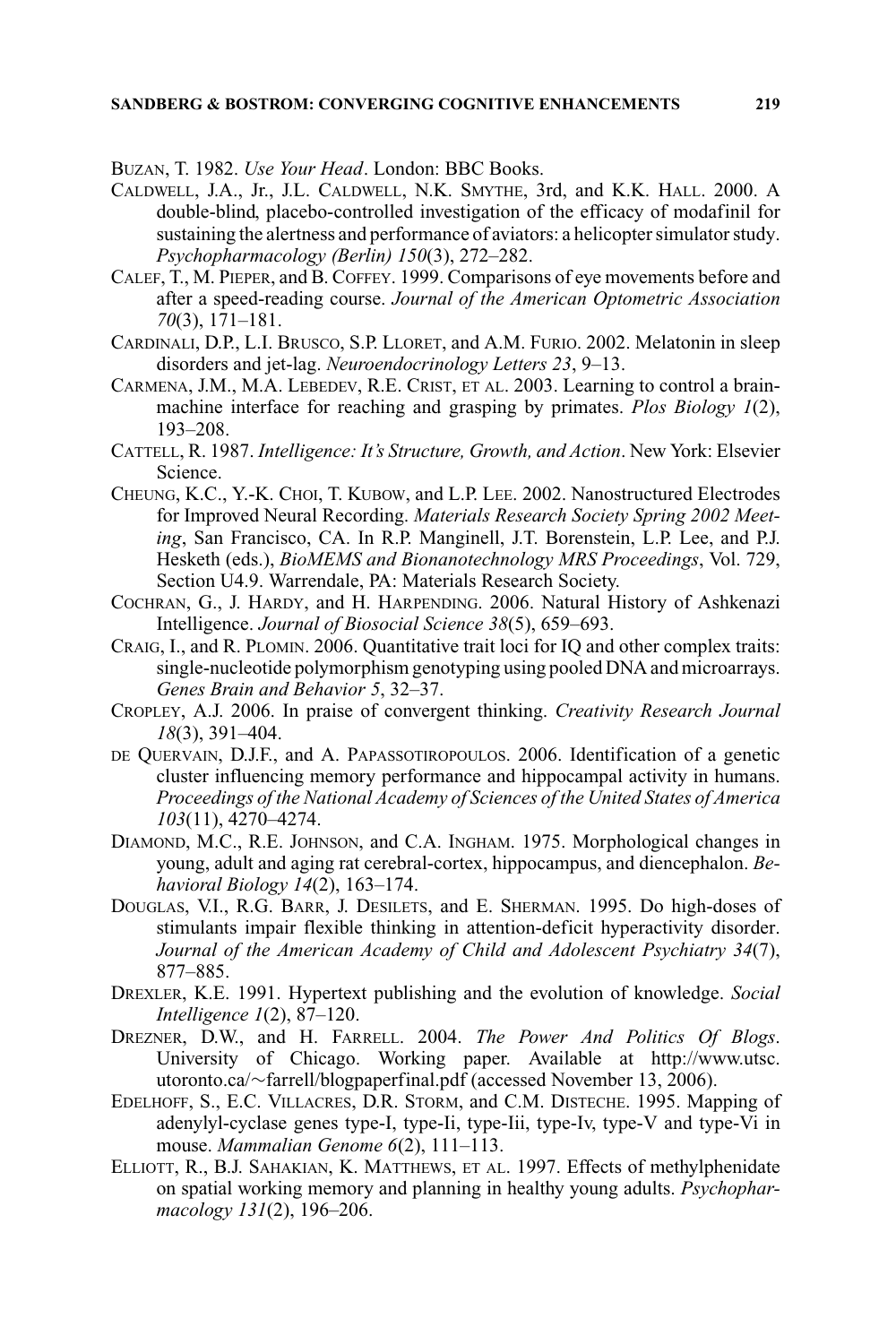- ELLIS-BEHNKE, R.G., Y.X. LIANG, S.W. YOU, ET AL. 2006. Nano neuro knitting: peptide nanofiber scaffold for brain repair and axon regeneration with functional return of vision. *Proceedings of the National Academy of Sciences of the United States of America 103*(13), 5054–5059.
- ENGELBART, D.C. 1962. *Augmenting Human Intellect: A Conceptual Framework*. Menlo Park, CA: Stanford Research Institute.
- ERICSSON, A.K. 2003. Exceptional memorizers: made, not born. *Trends in Cognitive Sciences 7*(6), 233–235.
- FALLS, W.A., M.J.D. MISERENDINO, and M. DAVIS. 1992. Extinction of fear-potentiated startle - blockade by infusion of an nmda antagonist into the amygdala. *Journal of Neuroscience 12*(3), 854–863.
- FAN, X., S. SUN, M. MCNEESE, and J. YEN. 2005a. Extending the recognition-primed decision model to support human-agent collaboration. *AAMAS'05*. Utrecht, Netherlands.
- FAN, X., S. SUN, J. YEN, ET AL. 2005b. Collaborative RPD-enabled Agents Assisting The Three-Block Challenge in C2CUT. *2005 Conference on Behavior Representation in Modeling and Simulation (BRIMS 2005)*. Universal City, CA, May 16–19.
- FARAH, M.J., J. ILLES, R. COOK-DEEGAN, ET AL. 2004. Neurocognitive enhancement: what can we do and what should we do? *Nature Reviews Neuroscience 5*(5), 421–425.
- FARRAND, P., F. HUSSAIN, and E. HENNESSY. 2002. The efficacy of the 'mind map'study technique. *Medical Education 36*(5), 426–431.
- FELTZ, D.L., and D.M. LANDERS. 1983. The effects of mental practice on motor skill learning and performance—a meta-analysis. *Journal of Sport Psychology 5*(1),  $25 - 57$ .
- FLYNN, J.R. 1987. Massive IQ gains in 14 nations—what Iq tests really measure. *Psychological Bulletin 101*(2), 171–191.
- FOSTER, J.K., P.G. LIDDER, and S.I. SUNRAM. 1998. Glucose and memory: fractionation of enhancement effects? *Psychopharmacology 137*(3), 259–270.
- FRANK, M.G., N. PAOLANTONIO, T.H. FEELEY, and T.J. SERVOSS. 2004. Individual and small group accuracy in judging truthful and deceptive communication. *Group Decision and Negotiation 13*(1), 45–59.
- FREGNI, F., P.S. BOGGIO, M. NITSCHE, ET AL. 2005. Anodal transcranial direct current stimulation of prefrontal cortex enhances working memory. *Experimental Brain Research 166*(1), 23–30.
- FREO, U., E. RICCIARDI, P. PIETRINI, ET AL. 2005. Pharmacological modulation of prefrontal cortical activity during a working memory task in young and older humans: a PET study with physostigmine. *American Journal of Psychiatry 162*(11), 2061–2070.
- GILES, J. 2005. Internet encyclopaedias go head to head. *Nature 438*(7070), 900–901.
- GILL, M., P. HAERICH, K. WESTCOTT, K.L. GODENICK, and J.A. TUCKER. 2006. Cognitive performance following modafinil versus placebo in sleep-deprived emergency physicians: a double-blind randomized crossover study. *Academic Emergency Medicine 13*(2), 158–165.
- GLADSTONE, D.J., and S.E. BLACK. 2000. Enhancing recovery after stroke with noradrenergic pharmacotherapy: a new frontier? *Canadian Journal of Neurological Sciences 27*(2), 97–105.
- GOLDSTEIN, L.B. 1999. Amphetamine-facilitated poststroke recovery. *Stroke 30*(3), 696–697.
- GOSWAMI, U. 2006. Neuroscience and education: from research to practice? *Nature Reviews Neuroscience 7*(5), 406–411.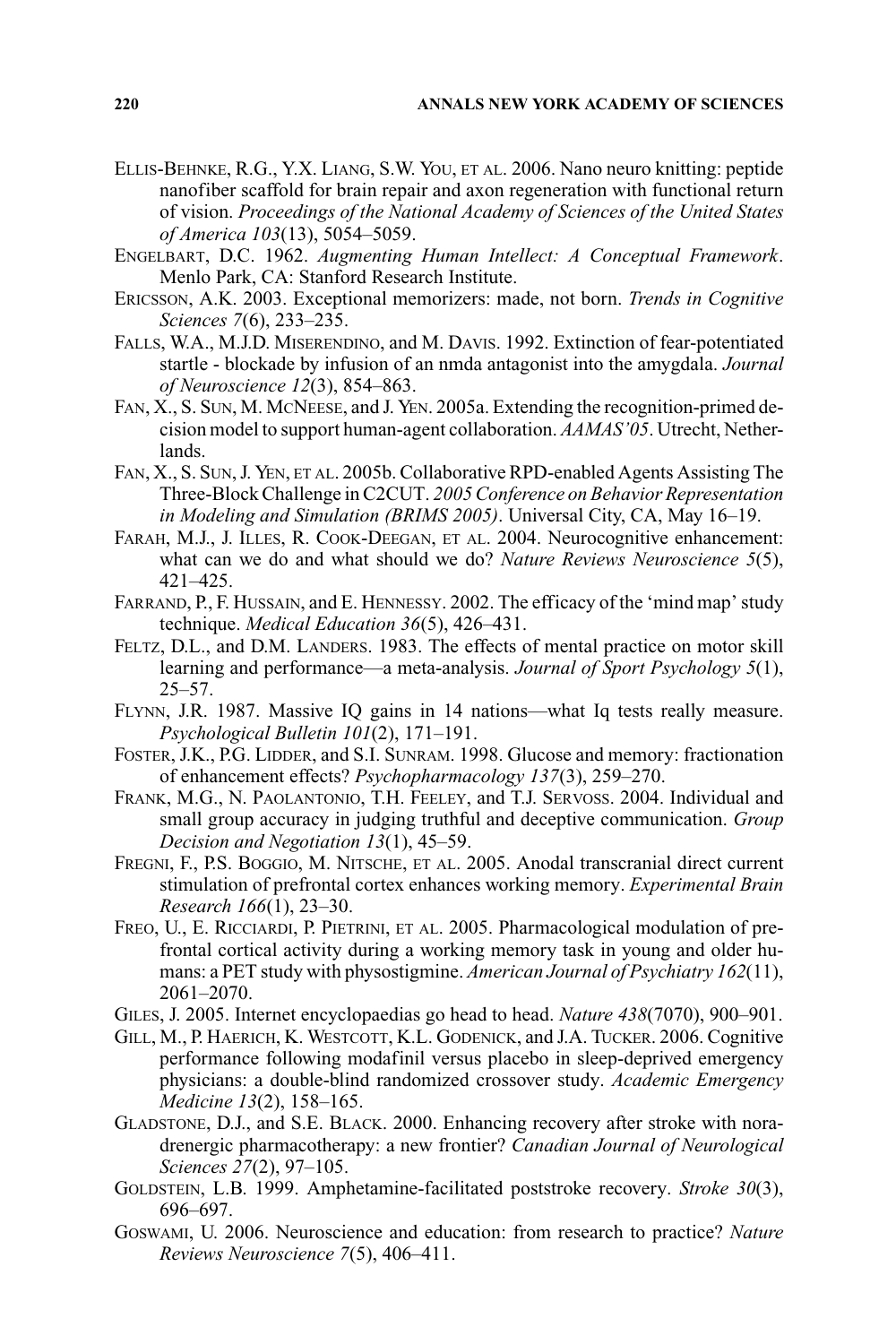- GOTTFREDSON, L.S. 1997. Why g matters: the complexity of everyday life. *Intelligence 24*(1), 79–132.
- GOTTFREDSON, L.S. 2004. Life, death, and intelligence. *Journal of Cognitive Education and Psychology 4*(1), 23–46.
- GRAYSON, A.C.R., I.S. CHOI, B.M. TYLER, ET AL. 2003. Multi-pulse drug delivery from a resorbable polymeric microchip device. *Nature Materials 2*(11), 767–772.
- GREENOUGH, W.T., and F.R. VOLKMAR. 1973. Pattern of Dendritic Branching in Occipital Cortex of Rats Reared in Complex Environments. *Experimental Neurology 40*(2), 491–504.
- GULPINAR, M.A., and B.C. YEGEN. 2004. The physiology of learning and memory: role of peptides and stress. *Current Protein & Peptide Science 5*(6), 457–473.
- HANSON, R., R. OPRE, and D. PORTER. 2006. Information aggregation and manipulation in an experimental market. *Journal of Economic Behavior & Organization 60*(4), 449–459.
- HANSON, R., C. POLK, J. LEDYARD, and T. ISHIKIDA. 2003.. The policy analysis market: an electronic commerce application of a combinatorial information market. *ACM Conference on Electronic Commerce 2003*. New York: ACM Press.
- HAYNE, S.C., C.A.P. SMITH, and D. TURK. 2003. The effectiveness of groups recognizing patterns. *International Journal of Human-Computer Studies 59*(5), 523–543.
- HEALEY, J., and R.W. PICARD. 1998. StartleCam: a cybernetic wearable camera. *Second International Symposium on Wearable Computing*, Pittsburgh, PA, Washington, DC: IEEE Computer Society.
- HELLAND, I.B., L. SMITH, K. SAAREM, ET AL. 2003. Maternal supplementation with verylong-chain n-3 fatty acids during pregnancy and lactation augments children's IQ at 4 years of age. *Pediatrics 111*(1), 39–44.
- HERRNSTEIN, R.J., and C. MURRAY. 1994. *The Bell Curve*. New York, NY: Free Press.
- HEYLIGHEN, F. 2002a. Complexity and information overload in society: why increasing efficiency leads to decreasing control. Available at http://pcp.lanl.gov/Papers/Info-Overload.pdf (accessed November 13, 2006).
- HEYLIGHEN, F. 2002b. Tackling complexity and information overload : intelligence amplification, attention economy and the global brain. Available at http://pcp.lanl.gov/Papers/Info-Overload.pdf (accessed November 13, 2006).
- HOCHBERG, L.R., M.D. SERRUYA, G.M. FRIEHS, ET AL. 2006. Neuronal ensemble control of prosthetic devices by a human with tetraplegia. *Nature 442*(7099), 164–171.
- HOFMANN, S.G., A.E. MEURET, J.A.J. SMITS, ET AL. 2006. Augmentation of exposure therapy with D-cycloserine for social anxiety disorder. *Archives of General Psychiatry 63*(3), 298–304.
- HUMMEL, F.C., and L.G. COHEN. 2005. Drivers of brain plasticity. *Current Opinion in Neurology 18*(6), 667–674.
- INGVAR, M., J. AMBROSINGERSON, M. DAVIS, ET AL. 1997. Enhancement by an ampakine of memory encoding in humans. *Experimental Neurology 146*(2), 553–559.
- IVERSEN, S.D. 1998. The pharmacology of memory. *Comptes Rendus De L Academie Des Sciences Serie Iii-Sciences De La Vie-Life Sciences 321*(2–3), 209–215.
- JACKSON, P.L., J. DOYON, C.L. RICHARDS, and F. MALOUIN. 2004. The efficacy of combined physical and mental practice in the learning of a foot-sequence task after stroke: a case report. *Neurorehabilitation and Neural Repair 18*(2), 106– 111.
- JEBARA, T., C. EYSTER, J. WEAVER, T. STARNER, and A. PENTLAND. 1997. Stochasticks: augmenting the billiards experience with probabilistic vision and wearable computers. *The International Symposium on Wearable Computers*, Cambridge, MA, Washington, DC: IEEE Computer Society.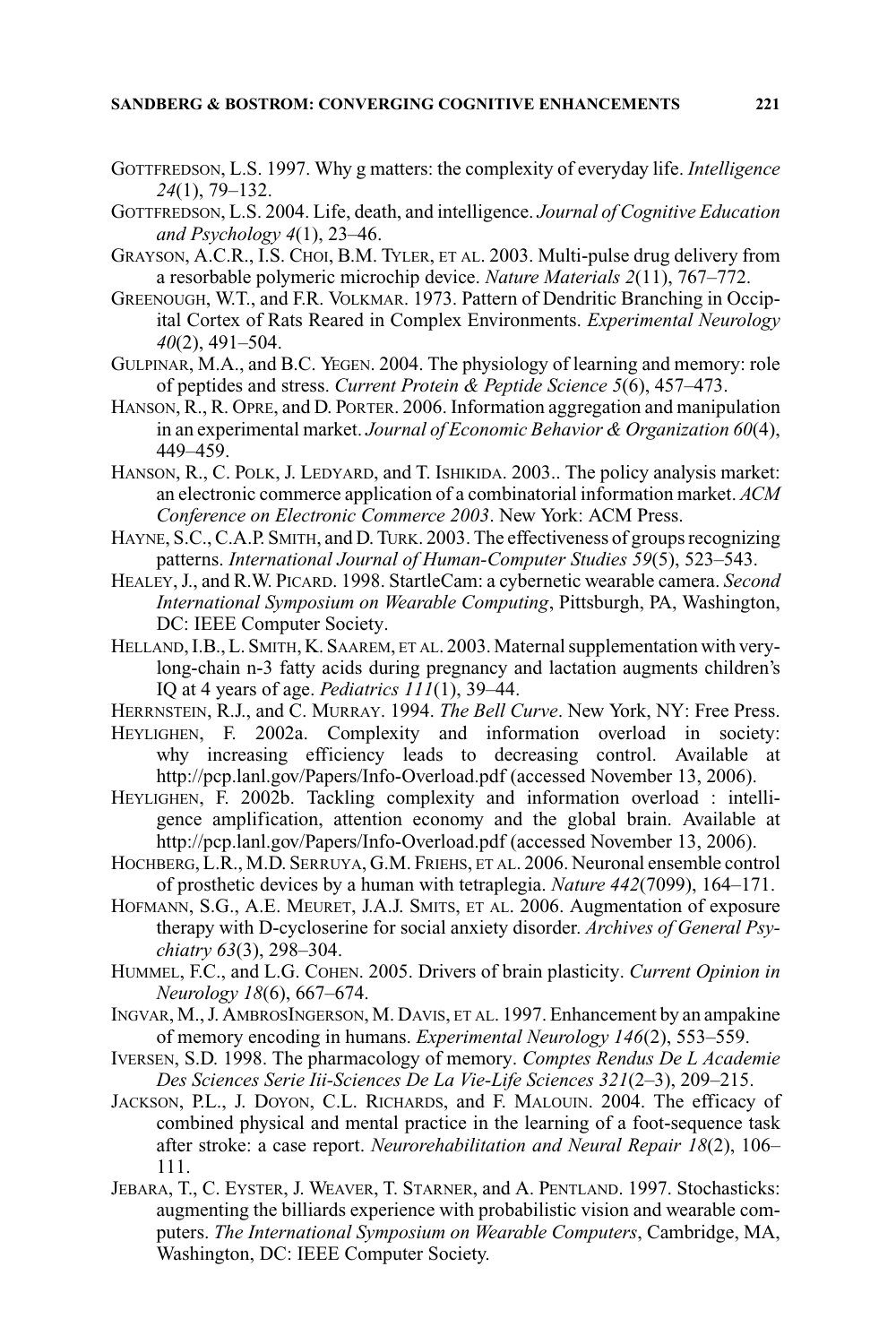- JOHNSTON, G. 2004. Healthy, wealthy and wise? A review of the wider benefits of education. *New Zealand Treasury Working Paper 04/04*. Wellington, New Zealand: The Treasury.
- KENNEDY, D.O., S. PACE, C. HASKELL, ET AL. 2006. Effects of cholinesterase inhibiting sage (Salvia officinalis) on mood, anxiety and performance on a psychological stressor battery. *Neuropsychopharmacology 31*(4), 845–852.
- KENNEDY, P.R., and R.A.E. BAKAY. 1998. Restoration of neural output from a paralyzed patient by a direct brain connection. *Neuroreport 9*(8), 1707–1711.
- KERR, N.L., and R.S. TINDALE. 2004. Group performance and decision making. *Annual Review of Psychology 55*, 623–655
- KILGARD, M.P., and M.M. MERZENICH. 1998. Cortical map reorganization enabled by nucleus basalis activity. *Science 279*(5357), 1714–1718.
- KIM, J.S., T.J. YOON, B.G. KIM, ET AL. 2006. Toxicity and tissue distribution of magnetic nanoparticles in mice. *Toxicological Sciences 89*(1), 338–347.
- KIMBERG, D.Y., M.D ESPOSITO, and M.J. FARAH. 1997. Effects of bromocriptine on human subjects depend on working memory capacity. *Neuroreport 8*(16), 3581– 3585.
- KINCSES, T.Z., A. ANTAL, M.A. NITSCHE, O. BARTFAI, and W. PAULUS. 2004. Facilitation of probabilistic classification learning by transcranial direct current stimulation of the prefrontal cortex in the human. *Neuropsychologia 42*(1), 113–117.
- KISCHKA, U., T. KAMMER, S. MAIER, ET AL. 1996. Dopaminergic modulation of semantic network activation. *Neuropsychologia 34*(11), 1107–1113.
- KLEINBERG, J.M. 1999. Authoritative sources in a hyperlinked environment. *Journal of the ACM 46*(5), 604–632.
- KOBAYASHI, M., S. HUTCHINSON, H. THEORET, G. SCHLAUG, and A. PASCUAL-LEONE. 2004. Repetitive TMS of the motor cortex improves ipsilateral sequential simple finger movements. *Neurology 62*(1), 91–98.
- KOROL, D.L., and P.E. GOLD. 1998. Glucose, memory, and aging. *American Journal of Clinical Nutrition 67*(4), 764s-771s.
- LASHLEY, K.S. 1917. The effects of strychnine and caffeine upon rate of learning. *Psychobiology 1*, 141–169.
- LAUGHLIN, P.R., B.L. BONNER, and A.G. MINER. 2002. Groups perform better than the best individuals on Letters-to-Numbers problems. *Organizational Behavior and Human Decision Processes 88*(2), 605–620.
- LAUGHLIN, P.R., E.C. HATCH, J.S. SILVER, and L. BOH. 2006. Groups perform better than the best individuals on letters-to-numbers problems: effects of group size. *Journal of Personality and Social Psychology 90*(4), 644–651.
- LEE, E.H.Y., and Y.L. MA. 1995. Amphetamine enhances memory retention and facilitates norepinephrine release from the hippocampus in rats. *Brain Research Bulletin 37*(4), 411–416.
- LICKLIDER, J.C.R. 1960. Man-Computer Symbiosis. *IRE Transactions on Human Factors in Electronics HFE 1*, 4–11.
- LIEBERMAN, H.R. 2001. The effects of ginseng, ephedrine, and caffeine on cognitive performance, mood and energy. *Nutrition Reviews 59*(4), 91–102.
- LLINAS, R.R., K.D. WALTON, M. NAKAO, I. HUNTER, and P.A. ANQUETIL. 2005. Neurovascular central nervous recording/stimulating system: using nanotechnology probes. *Journal of Nanoparticle Research 7*(2), 111–127.
- LORRAYNE, H. 1996. *Page a Minute Memory Book*. New York: Ballantine Books.
- LUBBE, A.S., C. ALEXIOU, and C. BERGEMANN. 2001. Clinical applications of magnetic drug targeting. *Journal of Surgical Research 95*(2), 200–206.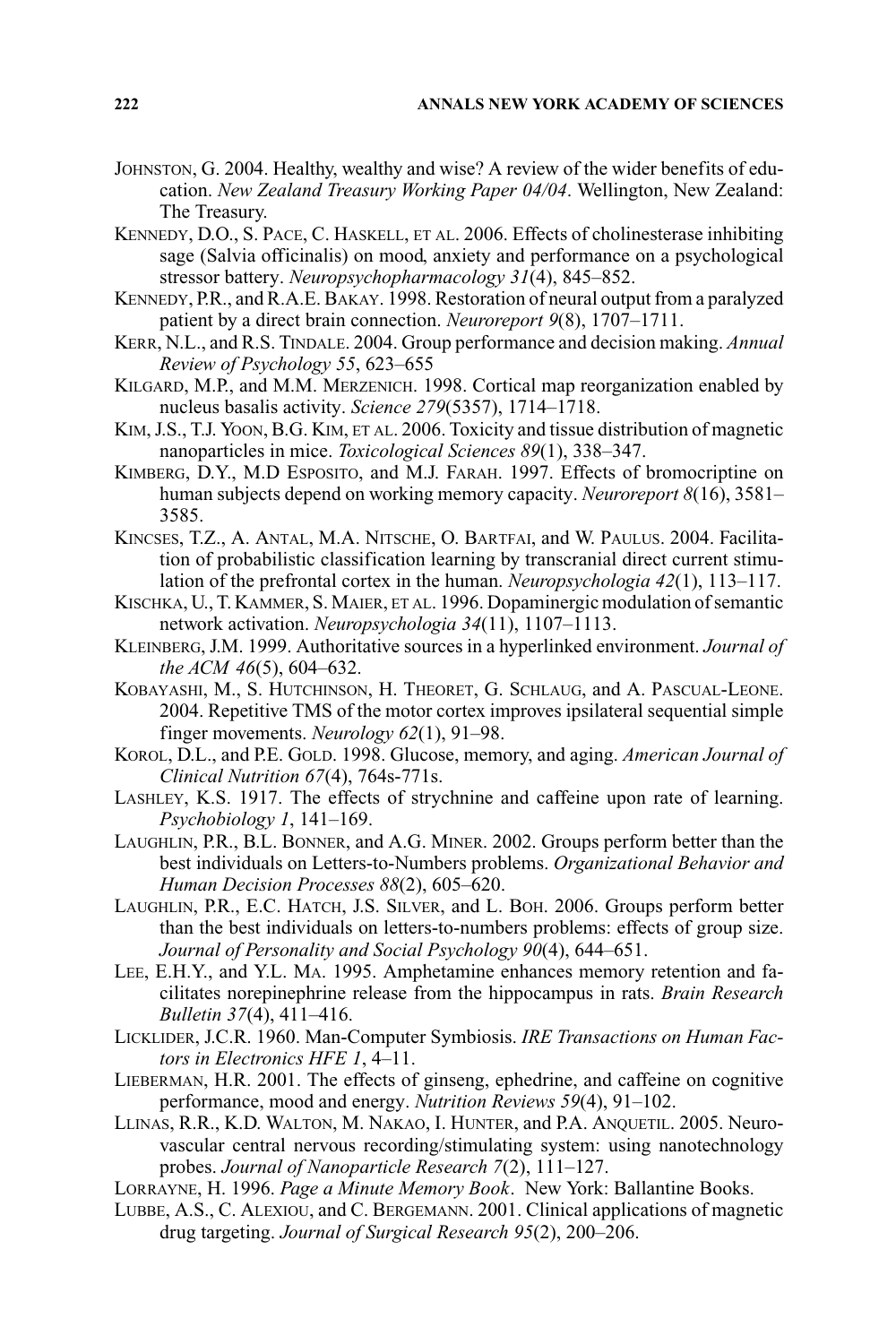- LUBBE, A.S., C. BERGEMANN, H. RIESS, ET AL. 1996. Clinical experiences with magnetic drag targeting: a phase I study with 4'-epidoxorubicin in 14 patients with advanced solid tumors. *Cancer Research 56*(20), 4686–4693.
- LYNCH, G. 1998. Memory and the brain: unexpected chemistries and a new pharmacology. *Neurobiology of Learning and Memory 70*(1–2), 82–100.
- LYNCH, G. 2002. Memory enhancement: the search for mechanism-based drugs.*Nature Neuroscience 5*, 1035–1038.
- MAGUIRE, E.A., E.R. VALENTINE, J.M. WILDING, and N. KAPUR. 2003. Routes to remembering: the brains behind superior memory. *Nature Neuroscience 6*(1), 90–95.
- MANN, S. 1997. Wearable computing: a first step toward personal imaging. *Computer 30*(2), 25–31.
- MANN, S. 2001. Wearable computing: toward humanistic intelligence. *IEEE Intelligent Systems 16*(3), 10–15.
- MANN, S., and H. NIEDZVIECKI. 2001. *Cyborg: Digital Destiny and Human Possibility in the Age of the Wearable Computer*. Toronto, Canada: Doubleday Canada.
- MARSHALL, L., M. MOLLE, M. HALLSCHMID, and J. BORN. 2004. Transcranial direct current stimulation during sleep improves declarative memory. *Journal of Neuroscience 24*(44), 9985–9992.
- MCMANUS, J., S.G. MEHTA, A.R. MCCLINTON, R.A. DE LORENZO, and T.W. BASKIN. 2005. Informed consent and ethical issues in military medical research. *Academic Emergency Medicine 12*(11), 1120–1126.
- MECK, W.H., and C.L. WILLIAMS. 2003. Metabolic imprinting of choline by its availability during gestation: implications for memory and attentional processing across the lifespan. *Neuroscience and Biobehavioral Reviews 27*(4), 385–399.
- MECK, W.H., R.A. SMITH, and C.L. WILLIAMS. 1988. Prenatal and postnatal choline supplementation produces long-term facilitation of spatial memory. *Developmental Psychobiology 21*(4), 339–353.
- MEHTA, M.A., A.M. OWEN, B.J. SAHAKIAN, ET AL. 2000. Methylphenidate enhances working memory by modulating discrete frontal and parietal lobe regions in the human brain. *Journal of Neuroscience 20*(6), RC65.
- MEIKLE, A., L.M. RIBY, and B. STOLLERY. 2005. Memory processing and the glucose facilitation effect: the effects of stimulus difficulty and memory load. *Nutritional Neuroscience 8*(4), 227–232.
- MELLOTT, T.J., C.L. WILLIAMS, W.H. MECK, and J.K. BLUSZTAJN. 2004. Prenatal choline supplementation advances hippocampal development and enhances MAPK and CREB activation. *FASEB Journal 18*(1), 545–547.
- MINNINGER, J. 1997. *Total Recall. How to Boost Your Memory Power*. New York: MJF Books.
- MITCHELL, P. 2001. Turning the spotlight on cellular imaging—advances in imaging are enabling researchers to track more accurately the localization of macromolecules in cells. *Nature Biotechnology 19*(11), 1013–1017.
- MONDADORI, C. 1996. Nootropics: preclinical results in the light of clinical effects; comparison with tacrine. *Critical Reviews in Neurobiology 10*(3–4), 357–370.
- MUIR, T., and M. ZEGARAC. 2001. Societal costs of exposure to toxic substances: economic and health costs of four case studies that are candidates for environmental causation. *Environmental Health Perspectives 109*, 885–903.
- MULLER, U., N. STEFFENHAGEN, R. REGENTHAL, and P. BUBLAK. 2004. Effects of modafinil on working memory processes in humans. *Psychopharmacology 177*(1–2), 161–169.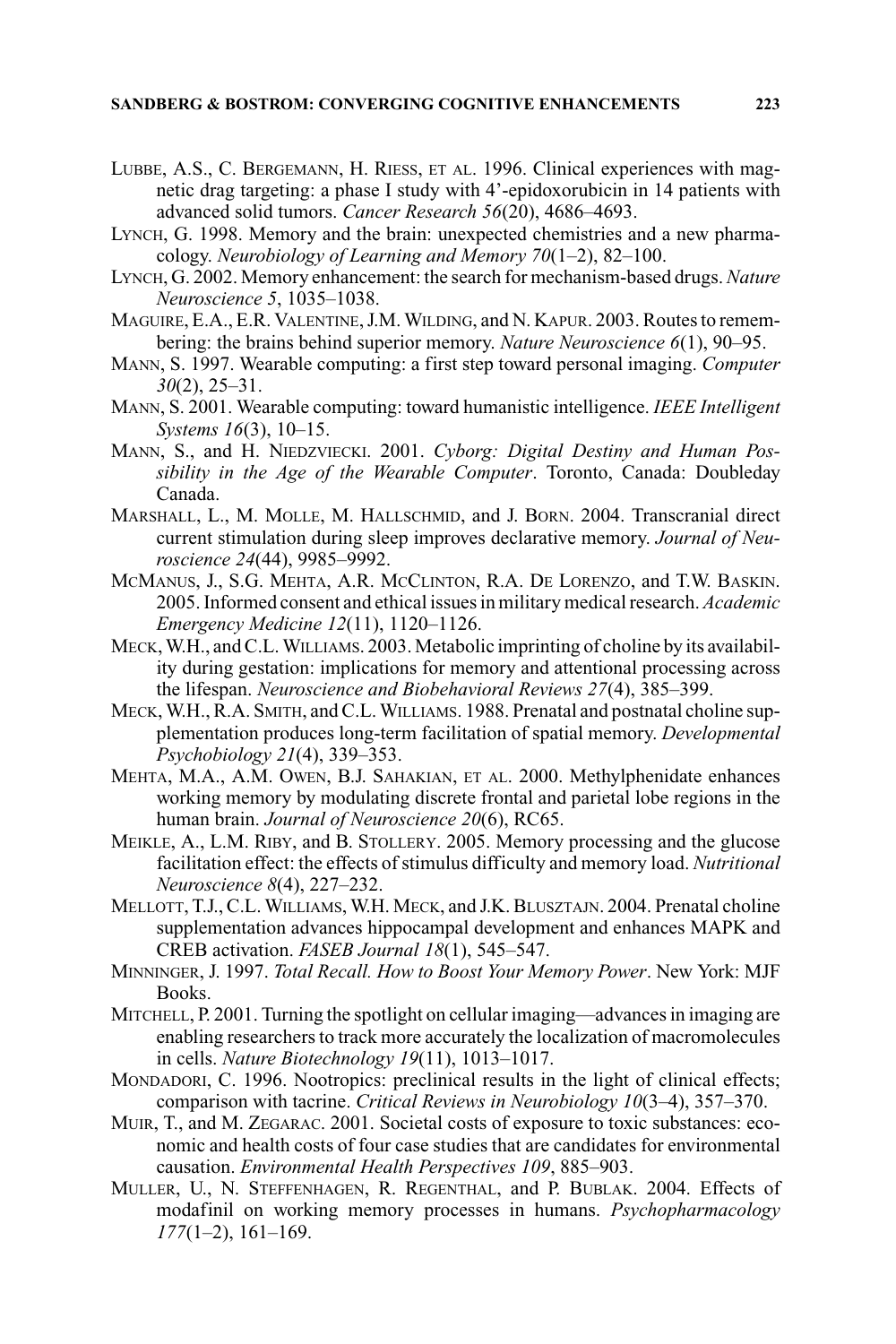- MYRICK, H., R. MALCOLM, B. TAYLOR, and S. LAROWE. 2004 Modafinil: preclinical, clinical, and post-marketing surveillance—a review of abuse liability issues. *Annals of Clinical Psychiatry 16*(2), 101–109.
- NAVA, E., D. LANDAU, S. BRODY, L. LINDER, and H. SCHACHINGER. 2004. Mental relaxation improves long-term incidental visual memory. *Neurobiology of Learning and Memory 81*(3), 167–171.
- NEISSER, U. 1997. Rising scores on intelligence tests. *American Scientist 85*(5), 440– 447.
- NEWHOUSE, P.A., A. POTTER, and A. SINGH. 2004. Effects of nicotinic stimulation on cognitive performance. *Current Opinion in Pharmacology 4*(1), 36–46.
- NICOLELIS, M.A.L., D. DIMITROV, J.M. CARMENA, ET AL. 2003. Chronic, multisite, multielectrode recordings in macaque monkeys. *Proceedings of the National Academy of Sciences of the United States of America 100*(19), 11041–11046.
- NILSSON, M., E. PERFILIEVA, U. JOHANSSON, O. ORWAR, and P.S. ERIKSSON. 1999. Enriched environment increases neurogenesis in the adult rat dentate gyrus and improves spatial memory. *Journal of Neurobiology 39*(4), 569–578.
- NITSCHE, M.A., A. SCHAUENBURG, N. LANG, ET AL. 2003. Facilitation of implicit motor learning by weak transcranial direct current stimulation of the primary motor cortex in the human. *Journal of Cognitive Neuroscience 15*(4), 619– 626.
- NORLANDER, T., and R. GUSTAFSON. 1996. Effects of alcohol on scientific thought during the incubation phase of the creative process. *The Journal of Creative Behavior 30*(4), 231–248.
- NORLANDER, T., and R. GUSTAFSON. 1997. Effects of alcohol on picture drawing during the verification phase of the creative process. *Creativity Research Journal 10*(4), 355–362.
- NYBERG, L., J. SANDBLOM, S. JONES, ET AL. 2003. Neural correlates of training-related memory improvement in adulthood and aging. *Proceedings of the National Academy of Sciences of the United States of America 100*(23), 13728–13733.
- PANYAM, J., and V. LABHASETWAR. 2003. Biodegradable nanoparticles for drug and gene delivery to cells and tissue. *Advanced Drug Delivery Reviews 55*(3), 329–347.
- PASCUAL-LEONE, A., F. TARAZONA, J. KEENAN, ET AL. 1999. Transcranial magnetic stimulation and neuroplasticity. *Neuropsychologia 37*(2), 207–217.
- PATTEN, B.M. 1990. The history of memory arts. *Neurology 40*(2), 346–352.
- PEARN, J. 2000. Medical ethics surveillance in the armed forces. *Military Medicine 165*(5), 351–354.
- PETERMAN, M.C., J. NOOLANDI, M.S. BLUMENKRANZ, and H.A. FISHMAN. 2004. Localized chemical release from an artificial synapse chip. *Proceedings of the National Academy of Sciences of the United States of America 101*(27), 9951–9954.
- PETERSSON, K.M., A. REIS, S. ASKELOF, ET AL. 2000. Language processing modulated by literacy: a network analysis of verbal repetition in literate and illiterate subjects. *Journal of Cognitive Neuroscience 12*(3), 364–382.
- PITMAN, R.K., K.M. SANDERS, R.M. ZUSMAN, ET AL. 2002. Pilot study of secondary prevention of posttraumatic stress disorder with propranolol. *Biological Psychiatry 51*(2), 189–192.
- POWER, A.E., A. VAZDARJANOVA, and J.L. MCGAUGH. 2003. Muscarinic cholinergic influences in memory consolidation. *Neurobiology of Learning and Memory 80*(3), 178–193.
- RAINE, A., C. REYNOLDS, P.H. VENABLES, and S.A. MEDNICK. 2002. Stimulation seeking and intelligence: a prospective longitudinal study. *Journal of Personality and Social Psychology 82*(4), 663–674.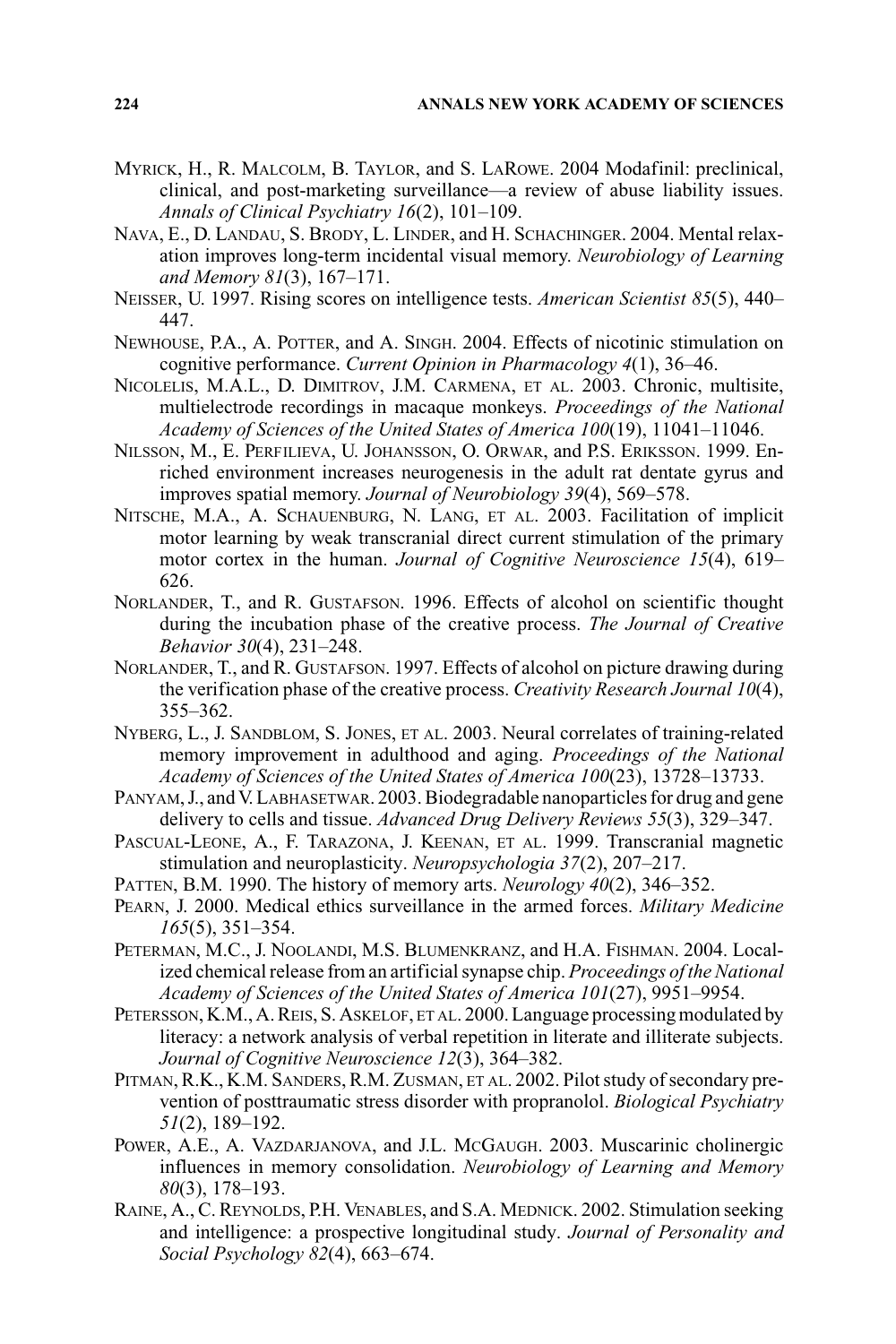RAYMOND, E.S. 2001. *The Cathedral and the Bazaar.* Cambridge, MA: O'Reilly.

- RESSLER, K.J., B.O. ROTHBAUM, L. TANNENBAUM, ET AL. 2004. Cognitive enhancers as adjuncts to psychotherapy—use of D-cycloserine in phobic individuals to facilitate extinction of fear. *Archives of General Psychiatry 61*(11), 1136– 1144.
- RHODES, B., and T. STARNER. 1996. Remembrance agent: a continuously running automated information retrieval system. *The First International Conference on The Practical Application Of Intelligent Agents and Multi Agent Technology (PAAM '96)*. London (April 1996), pp. 486–495.
- ROUTTENBERG, A., I. CANTALLOPS, S. ZAFFUTO, P. SERRANO, and U. NAMGUNG. 2000. Enhanced learning after genetic overexpression of a brain growth protein. *Proceedings of the National Academy of Sciences of the United States of America 97*(13), 7657–7662.
- RUSTED, J.M., S. TRAWLEY, J. HEATH, G. KETTLE, and H. WALKER. 2005. Nicotine improves memory for delayed intentions. *Psychopharmacology (Berlin) 182*(3), 355–365.
- SAHOO, S.K., and V. LABHASETWAR. 2003. Nanotech approaches to delivery and imaging drug. *Drug Discovery Today 8*(24), 1112–1120.
- SALKEVER, D.S. 1995. Updated estimates of earnings benefits from reduced exposure of children to environmental lead. *Environmental Research 70*(1), 1–6.
- SANTHANAM, G., S.I. RYU, B.M. YU, A. AFSHAR, and K.V. SHENOY. 2006. A highperformance brain-computer interface. *Nature 442*(7099), 195–198.
- SANTINI, J.T., M.J. CIMA, and R. LANGER. 1999. A controlled-release microchip. *Nature 397*(6717), 335–338.
- SCHILLERSTROM, J.E., M.S. HORTON, and D.R. ROYALL. 2005. The impact of medical illness on executive function. *Psychosomatics 46*(6), 508–516.
- SCHNEIDER, J.S., M.H. LEE, D.W. ANDERSON, L. ZUCK, and T.I. LIDSKY. 2001. Enriched environment during development is protective against lead-induced neurotoxicity. *Brain Research 896*(1–2), 48–55.
- SELLEN, A.J., G. LOUIE, J.E. HARRIS, and A.J. WILKINS. 1996. What brings intentions to mind? An in situ study of prospective memory. *Rank Xerox Research Centre Technical Report EPC-1996-104*. Cambridge, UK: Rank Xerox Research Centre.
- SERSHEN, S., and J. WEST. 2002. Implantable, polymeric systems for modulated drug delivery. *Advanced Drug Delivery Reviews 54*(9), 1225–1235.
- SHENOY, K.V., D. MEEKER, S.Y. CAO, ET AL. 2003. Neural prosthetic control signals from plan activity. *Neuroreport 14*(4), 591–596.
- SHIRKY, C. 2005. Ontology is overrated: categories, links, and tags. Available at http://www.shirky.com/writings/ontology overrated.html (accessed November 13, 2006).
- SILVA, G.A., C. CZEISLER, K.L. NIECE, ET AL. 2004. Selective differentiation of neural progenitor cells by high-epitope density nanofibers. *Science 303*(5662), 1352– 1355.
- SINGLETARY, B.A., and T. STARNER. 2000. Symbiotic interfaces for wearable face recognition. *HCII2001 Workshop On Wearable Computing*, New Orleans, LA.
- SMITH, A., C. BRICE, J. NASH, N. RICH, and D.J. NUTT. 2003. Caffeine and central noradrenaline: effects on mood, cognitive performance, eye movements and cardiovascular function. *Journal of Psychopharmacology 17*(3), 283– 292.
- SNYDER, A., T. BOSSOMAIER, and D.J. MITCHELL 2004. Concept formation: 'object' attributes dynamically inhibited from conscious awareness. *Journal of Integrative Neuroscience 3*(1), 31–46.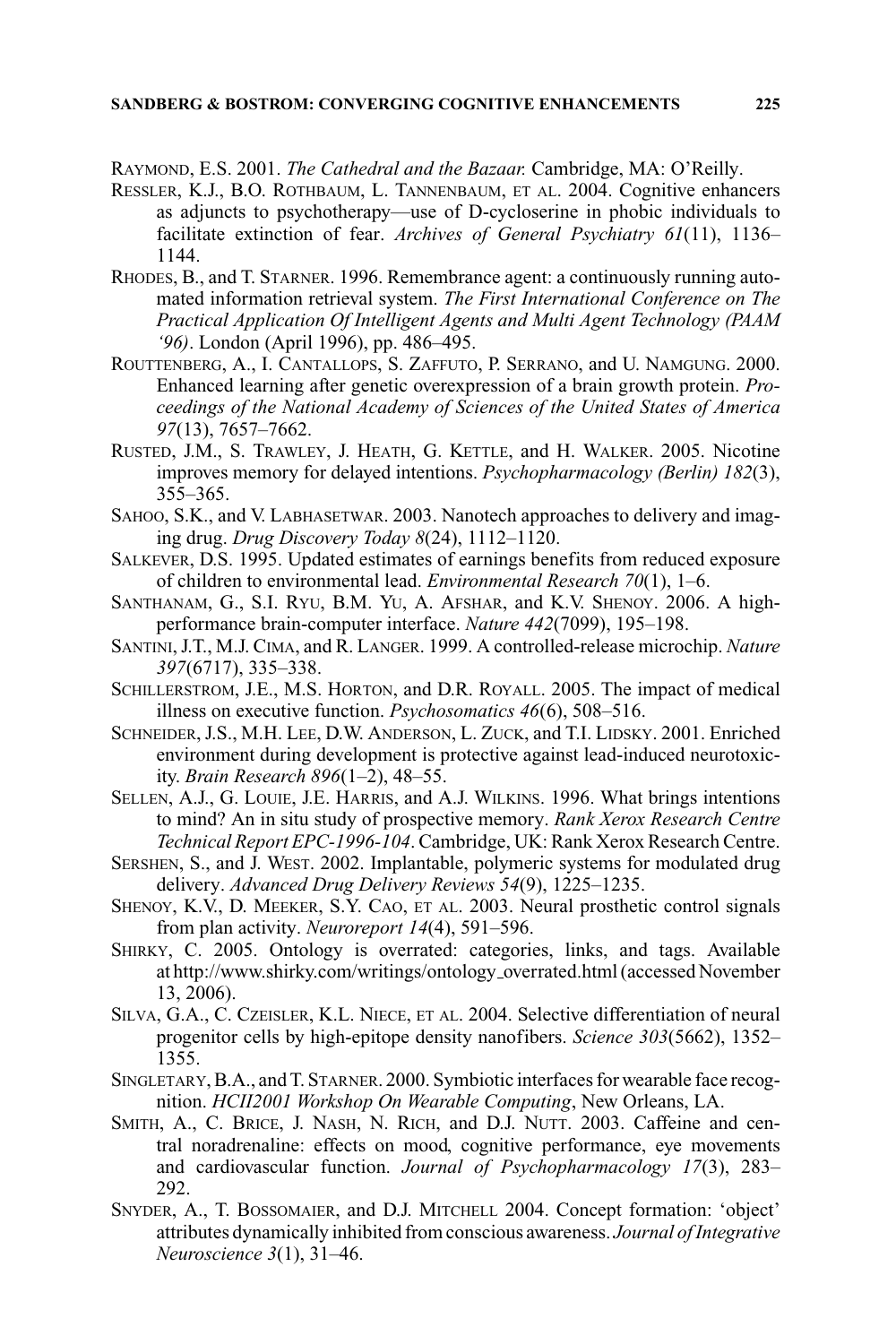- SNYDER, A.W., E. MULCAHY, J.L. TAYLOR, ET AL. 2003. Savant-like skills exposed in normal people by suppressing the left fronto-temporal lobe. *Journal of Integrative Neuroscience 2*(2), 149–158.
- SOETENS, E., R. DHOOGE, and J.E. HUETING. 1993. Amphetamine enhances humanmemory consolidation. *Neuroscience Letters 161*(1), 9–12.
- SOETENS, E., S. CASAER, R. DHOOGE, and J.E. HUETING. 1995. Effect of amphetamine on long-term retention of verbal material. *Psychopharmacology 119*(2), 155–162.
- SOLANTO, M.V., and E.H. WENDER. 1989. Does methylphenidate constrict cognitivefunctioning. *Journal of the American Academy of Child and Adolescent Psychiatry 28*(6), 897–902.
- STROEMER, R.P., T.A. KENT, and C.E. HULSEBOSCH. 1998. Enhanced neocortical neural sprouting, synaptogenesis, and behavioral recovery with D-amphetamine therapy after neocortical infarction in rats. *Stroke 29*(11), 2381–2393.
- SUROWIECKI, J. 2004. *The Wisdom of Crowds: Why the Many Are Smarter Than the Few and How Collective Wisdom Shapes Business, Economies, Societies and Nations*. London: Random House.
- TAN, D.P., Q.Y. LIU, N. KOSHIYA, H. GU, and D. ALKON. 2006. Enhancement of longterm memory retention and short-term synaptic plasticity in cbl-b null mice. *Proceedings of the National Academy of Sciences of the United States of America 103*(13), 5125–5130.
- TANG, Y.P., E. SHIMIZU, G.R. DUBE, ET AL. 1999. Genetic enhancement of learning and memory in mice. *Nature 401*(6748), 63–69.
- TEITELMAN, E. 2001. Off-label uses of modafinil *American Journal of Psychiatry 158*(8), 1341–1341.
- TIEGES, Z., K. RICHARD RIDDERINKHOF, J. SNEL, and A. KOK. 2004. Caffeine strengthens action monitoring: evidence from the error-related negativity. *Brain Research. Cognitive Brain Research. 21*(1), 87–93.
- TOMPOROWSKI, P.D. 2003. Effects of acute bouts of exercise on cognition. *Acta Psychologica 112*(3), 297–324.
- TRACHTENBERG, J. 2000. *The Trachtenberg Speed System of Basic Mathematics*. London: Souvenir Press.
- TURNER, D.C., T.W. ROBBINS, L. CLARK, ET AL. 2003. Cognitive enhancing effects of modafinil in healthy volunteers. *Psychopharmacology 165*(3), 260–269.
- VAYNMAN, S., and F. GOMEZ-PINILLA. 2005. License to run: exercise impacts functional plasticity in the intact and injured central nervous system by using neurotrophins. *Neurorehabilitation and Neural Repair 19*(4), 283–295.
- VON WILD, K., P. RABISCHONG, G. BRUNELLI, M. BENICHOU, and K. KRISHNAN. 2002. Computer added locomotion by implanted electrical stimulation in paraplegic patients (SUAW). *Acta Neurochirurgica Supplementum 79*, 99– 104.
- WALSH, R.N., O.E. BUDTZ-OLSEN, J.E. PENNY, and R.A. CUMMINS. 1969. The effects of environmental complexity on the histology of the rat hippocampus. *The Journal of Comparative Neurology 137*(3), 361–365.
- WANG, H.B., G.D. FERGUSON, V.V. PINEDA, P.E. CUNDIFF, and D.R. STORM. 2004. Overexpression of type-1 adenylyl cyclase in mouse forebrain enhances recognition memory and LTP. *Nature Neuroscience 7*(6), 635–642.
- WARBURTON, D.M. 1992. Nicotine as a cognitive enhancer. *Progress in Neuro-Psychopharmacology and Biological Psychiatry 16*(2), 181–191.
- WARWICK, K., M. GASSON, B. HUTT, ET AL. 2003. The application of implant technology for cybernetic systems. *Archives of Neurology 60*(10), 1369–1373.